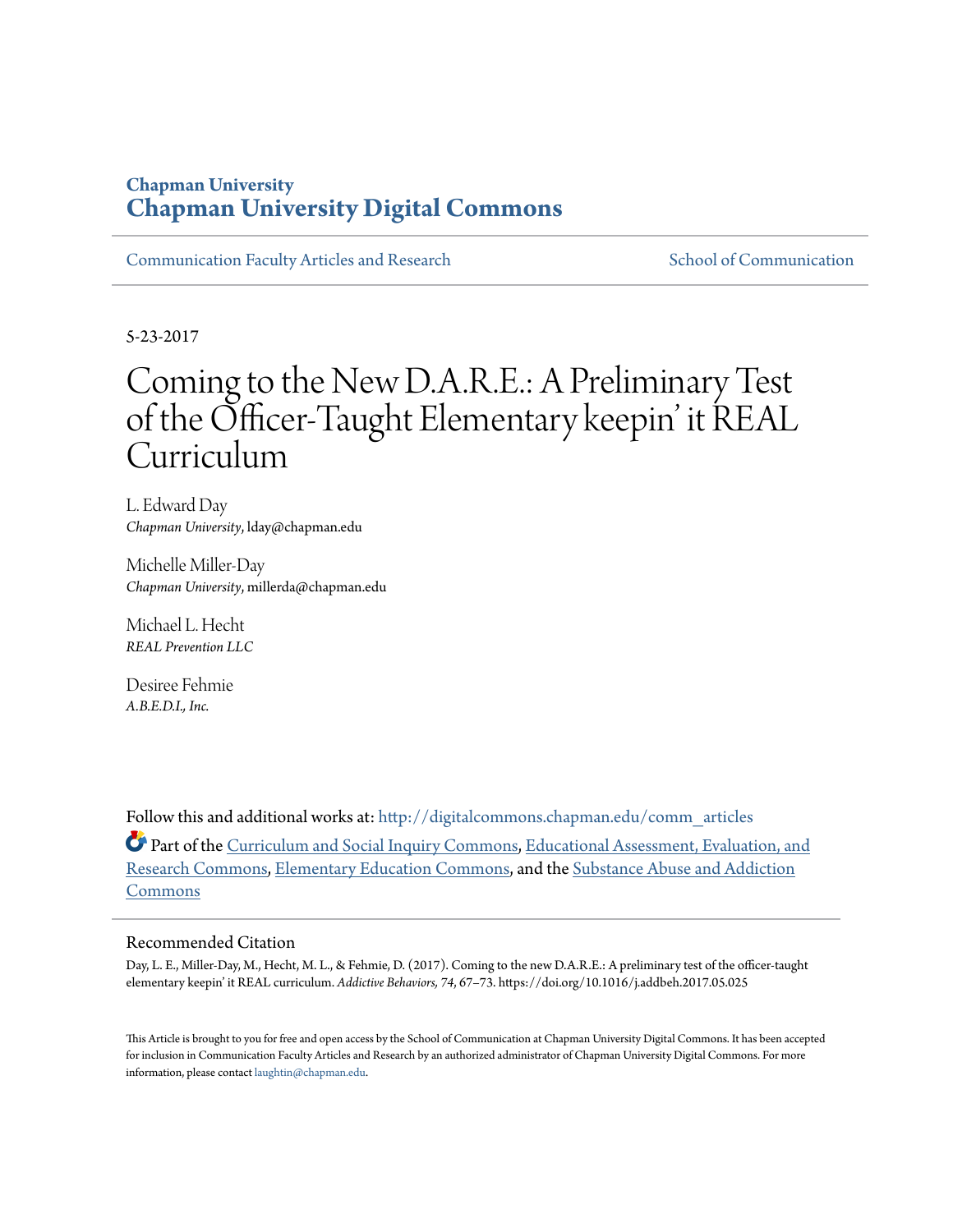## Coming to the New D.A.R.E.: A Preliminary Test of the Officer-Taught Elementary keepin' it REAL Curriculum

#### **Comments**

NOTICE: this is the author's version of a work that was accepted for publication in *Addictive Behaviors*. Changes resulting from the publishing process, such as peer review, editing, corrections, structural formatting, and other quality control mechanisms may not be reflected in this document. Changes may have been made to this work since it was submitted for publication. A definitive version was subsequently published in *Addictive Behaviors*, volume 74, in 2017. [DOI: 10.1016/j.addbeh.2017.05.025](https://doi.org/10.1016/j.addbeh.2017.05.025)

The Creative Commons license below applies only to this version of the article.

#### **Creative Commons License**  $\bigcirc$   $\circ$

This work is licensed under a [Creative Commons Attribution-Noncommercial-No Derivative Works 4.0](http://creativecommons.org/licenses/by-nc-nd/4.0/) [License.](http://creativecommons.org/licenses/by-nc-nd/4.0/)

#### **Copyright** Elsevier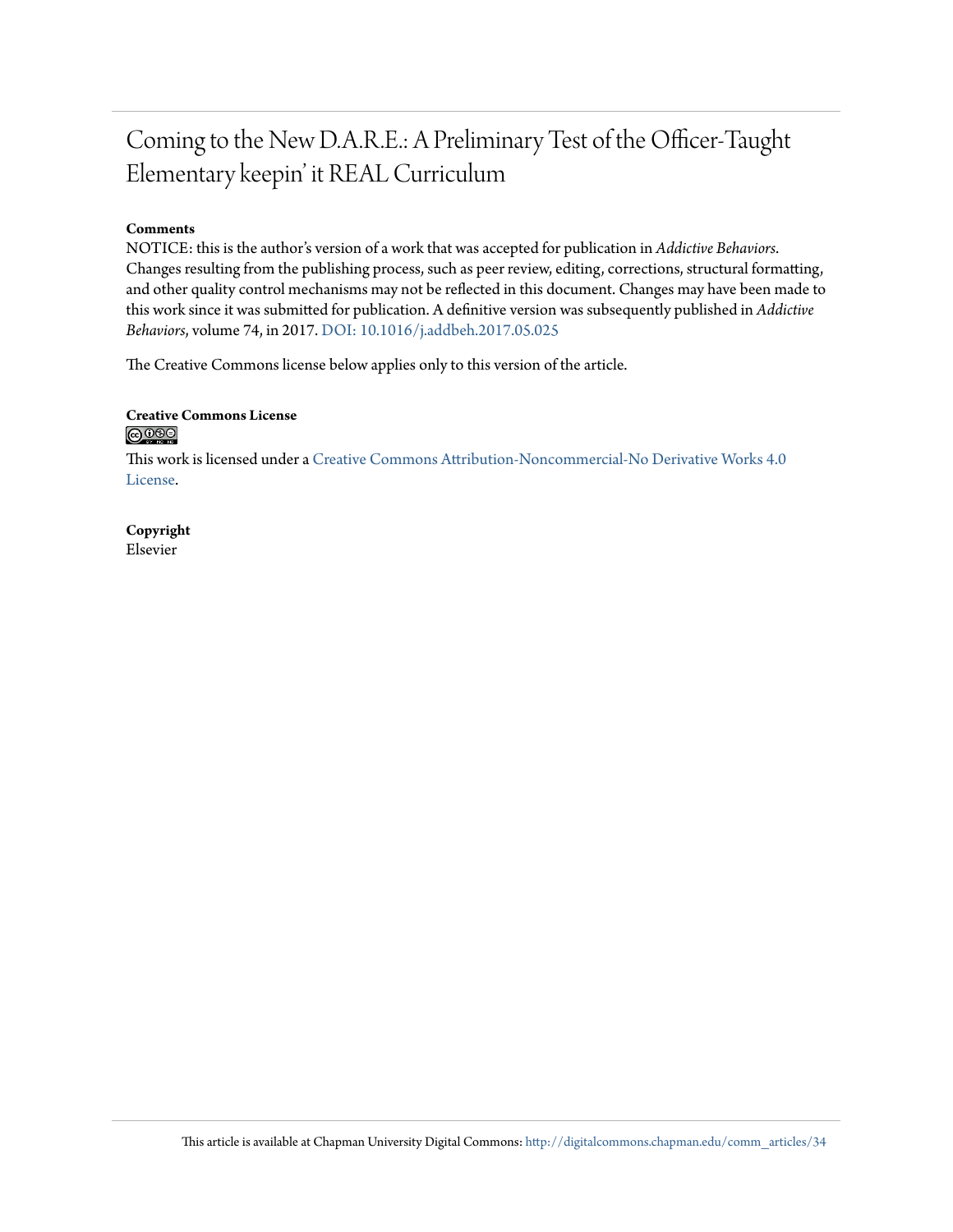### Accepted Manuscript

Coming to the new D.A.R.E.: A preliminary test of the officertaught elementary keepin' it REAL curriculum

L. Edward Day, Michelle Miller-Day, Michael L. Hecht, Desiree Fehmie

| PII:           | S0306-4603(17)30202-2             |
|----------------|-----------------------------------|
| DOI:           | doi: 10.1016/j.addbeh.2017.05.025 |
| Reference:     | AB 5182                           |
| To appear in:  | <b>Addictive Behaviors</b>        |
| Received date: | 2 November 2016                   |
| Revised date:  | 9 May 2017                        |
| Accepted date: | 22 May 2017                       |

Please cite this article as: L. Edward Day, Michelle Miller-Day, Michael L. Hecht, Desiree Fehmie, Coming to the new D.A.R.E.: A preliminary test of the officer-taught elementary keepin' it REAL curriculum. The address for the corresponding author was captured as affiliation for all authors. Please check if appropriate. Ab(2017), doi: [10.1016/](http://dx.doi.org/10.1016/j.addbeh.2017.05.025) [j.addbeh.2017.05.025](http://dx.doi.org/10.1016/j.addbeh.2017.05.025)

This is a PDF file of an unedited manuscript that has been accepted for publication. As a service to our customers we are providing this early version of the manuscript. The manuscript will undergo copyediting, typesetting, and review of the resulting proof before it is published in its final form. Please note that during the production process errors may be discovered which could affect the content, and all legal disclaimers that apply to the journal pertain.

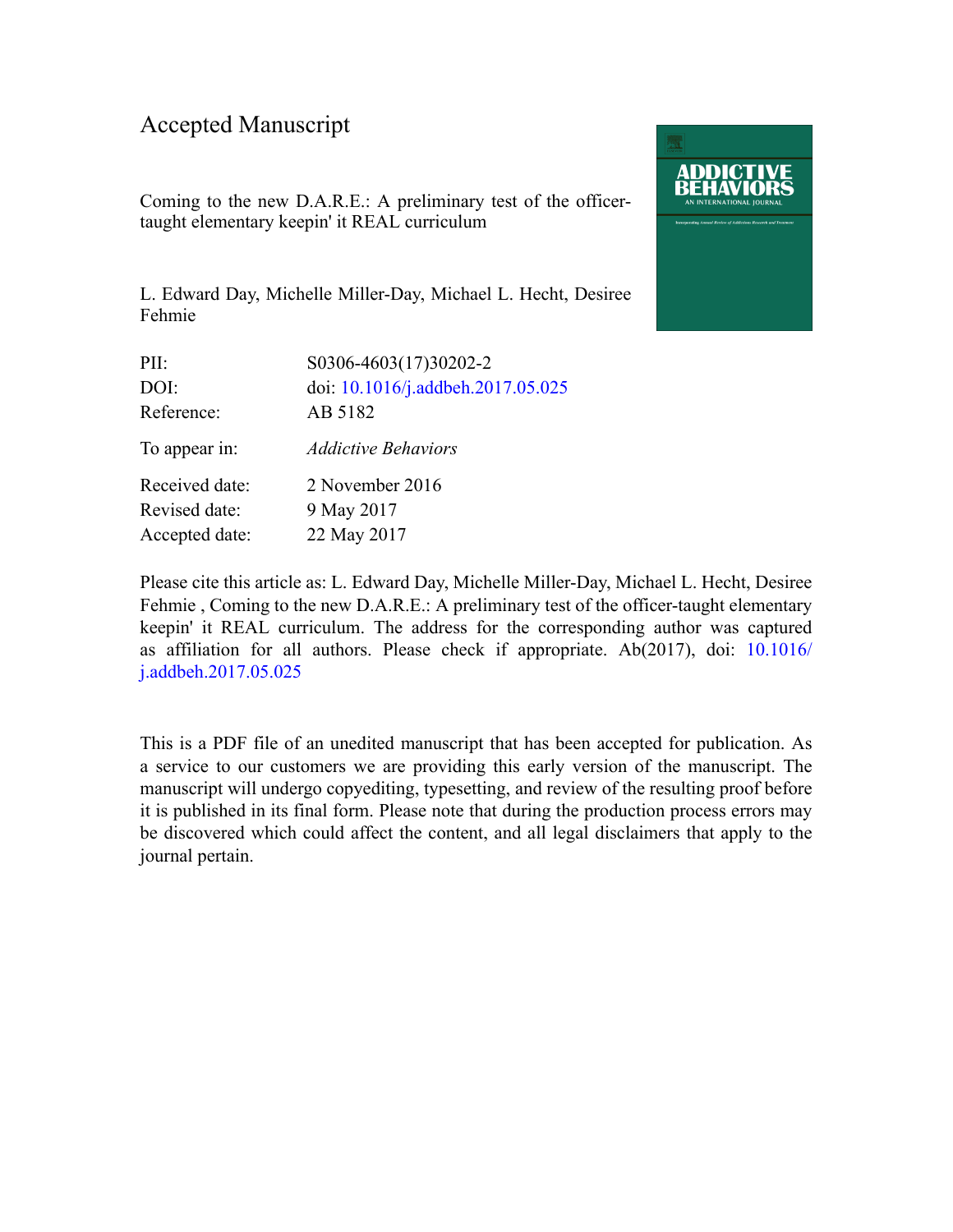Coming to the New D.A.R.E.: A Preliminary Test of the Officer-Taught Elementary keepin' it REAL **Curriculum** L. Edward Day<sup>a</sup> (corresponding author), Michelle Miller-Day<sup>b</sup>, Michael L. Hecht<sup>c</sup>, Desiree Fehmie<sup>d,e</sup>

> <sup>a</sup>Department of Sociology Chapman University 1 University Drive Orange, CA 92866 lday@chapman.edu

klay@chapman.edu<br>
bPepartment of Communication Studies<br>
Chapman University<br>
1 University Drive<br>
Crange, CA 92866<br>
millerda@chapman.edu<br>
<br>
"REAL Prevention LLC<br>
765 Long Hill Road<br>
Gillette, NJ 07933<br>
michael@real-preventio **b**Department of Communication Studies Chapman University 1 University Drive Orange, CA 92866 millerda@chapman.edu

<sup>c</sup>REAL Prevention LLC 765 Long Hill Road Gillette, NJ 07933 michael@real-prevention.com

d Earl Babbie Research Center Chapman University 1 University Drive Orange, CA 92866

e Present address: A.B.E.D.I., Inc. 2091 Business Center Drive, Suite 150 Irvine, CA 92612 desireefehmie@gmail.com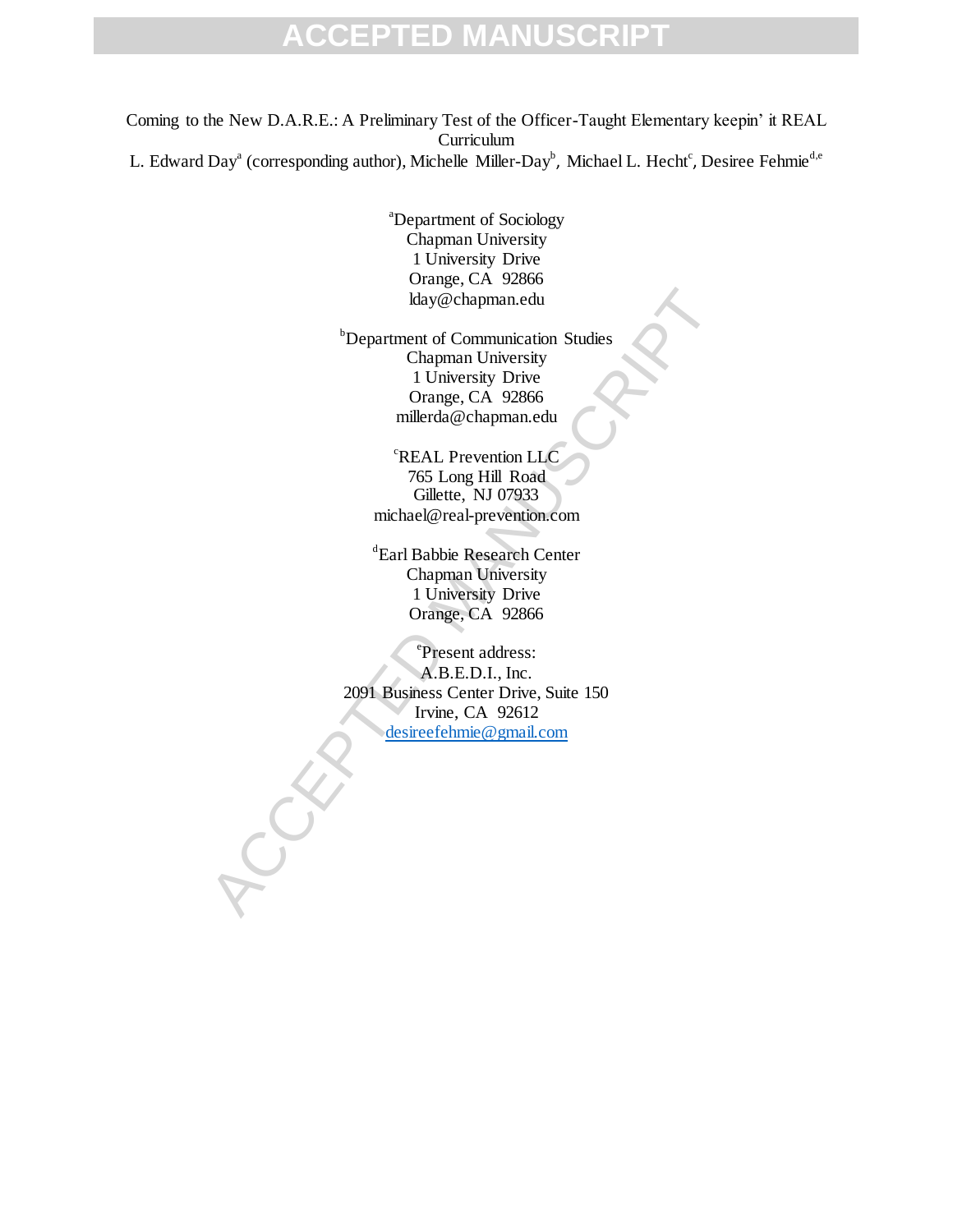#### Coming to the New D.A.R.E.: A Preliminary Test of the Officer-Taught Elementary keepin' it REAL **Curriculum**

#### Abstract

s since term effects, has important impactations for atational competencies such as decision making<br>and emotional competencies such as decision making<br>and emotional competencies such as decision making<br>and emotional compet The present study reports a preliminary evaluation of D.A.R.E.'s new elementary school keepin' it REAL substance abuse prevention program. Given the widespread dissemination of D.A.R.E., this evaluation, even though of short term effects, has important implications for national prevention efforts. The new prevention curriculum teaches social and emotional competencies such as decision making and resistance skills. Social and emotional competencies and other risk factors were examined among students ( $N = 943$ ) in 26 classrooms, 13 classrooms in the treatment condition  $(n = 359)$  and 13 classrooms in the control condition  $(n = 584)$  using a quasi-experimental matched group design. Pretest comparisons of treatment and control groups were completed, along with attrition analyses, and hierarchical logistic and linear regressions were computed to assess the intervention. The results revealed that the intervention produced significant effects on preventative factors such as the likelihood of resisting peer pressure, increased responsible decision making knowledge and decision-making skills, and confidence in being able to explain why they would refuse offers of cigarettes. The results of this study suggest that D.A.R.E.'s elementary keepin' it REAL program has promise as a social and emotional learning (SEL) based prevention program.

Keywords: D.A.R.E.; substance use prevention; keepin' it REAL; elementary school

This research was funded by D.A.R.E. America, P.O. Box 512090, Los Angeles, CA 90051-0090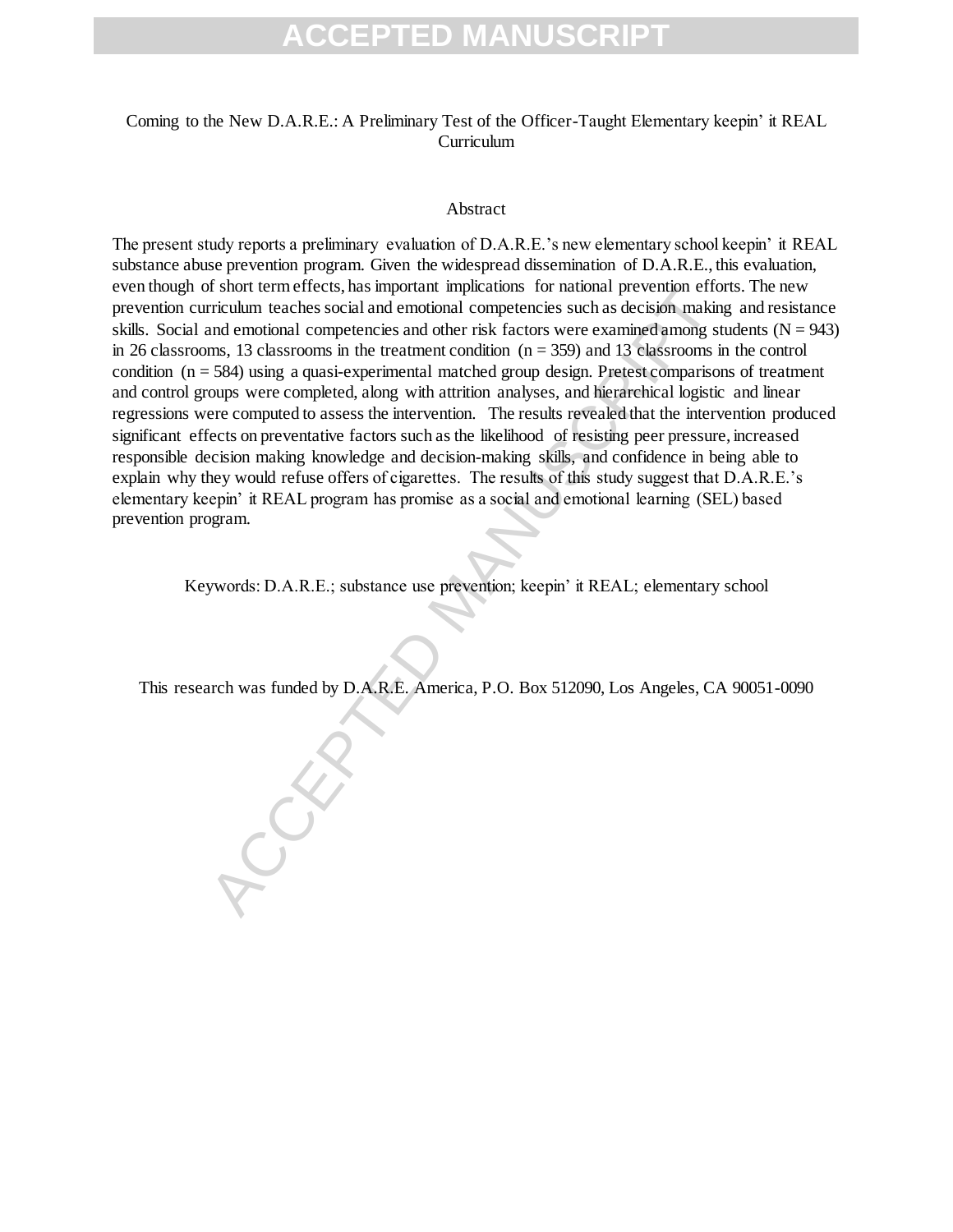#### **Coming to the New D.A.R.E.: A Preliminary Test of the Officer-Taught Elementary keepin' it REAL Curriculum**

Substance abuse continues to be a concern with initiation of use typically occurring in early adolescence and prevalence rates of alcohol, tobacco, and marijuana use increasing throughout adolescence (Miech, Johnston, O'Malley, Bachman, & Schulenberg, 2015), ultimately resulting in potential health and social problems (Reid, Eddy, Fetrow, & Stoolmiller, 1999). While studies of drug use by children have been limited (Donovan, 2014), early experimentation is clearly a risk factor for later abuse (Jackson, Barnett, Colby & Rogers, 2015).

th and social problems (Reid, Eddy, Fetrow, & Stoolmiller, 1999). While state been limited (Donovan, 2014), early experimentation is clearly a risk factor where the limited (Donovan, 2014), early experimentation is clearl Fortunately, significant progress has been made in the prevention field for developing effective substance abuse prevention interventions (Tobler, Roona, Ochshorn, Marshall, Streke, & Stackpole, 2000) with the most significant progress in programs for middle schools (Ennett et al., 2003). Although evidence suggests that substance use can be prevented or reduced when integrated with efforts to develop students' social and emotional skills in childhood (Belfield et al., 2015; Domitrovich et al., 2017; Zinsser, Weissberg, & Dusenbury, 2013), relatively few universal substance abuse prevention programs have been developed and evaluated for elementary school students. k*eepin' it REAL* (*kiR*) is an evidence-based, universal substance abuse prevention program originally developed for middle school students (Hecht, Graham, & Elek, 2006). This curriculum was adopted by D.A.R.E. America for dissemination at the middle school level and provided the foundation for the creation of a new D.A.R.E. elementary school (EkiR) curriculum. The purpose of this study is to briefly describe the new elementary school-based substance use prevention curriculum and present evidence of its effects.

#### **1. PREVENTION SCIENCE AND THE EVOLVING D.A.R.E. CURRICULUM**

Rarely in the prevention field has one group occupied as dominant a position as D.A.R.E. America's school-based substance use initiative. From its inception in the early 1980s to its current status, serving almost a million students in the U.S. as well as those in 52 other countries, the success of their curriculum has significant implications for our nation's public health. Unfortunately, scientific evaluations of early D.A.R.E. programs rarely demonstrated efficacy (Ennett, Tobler, Ringwalt, &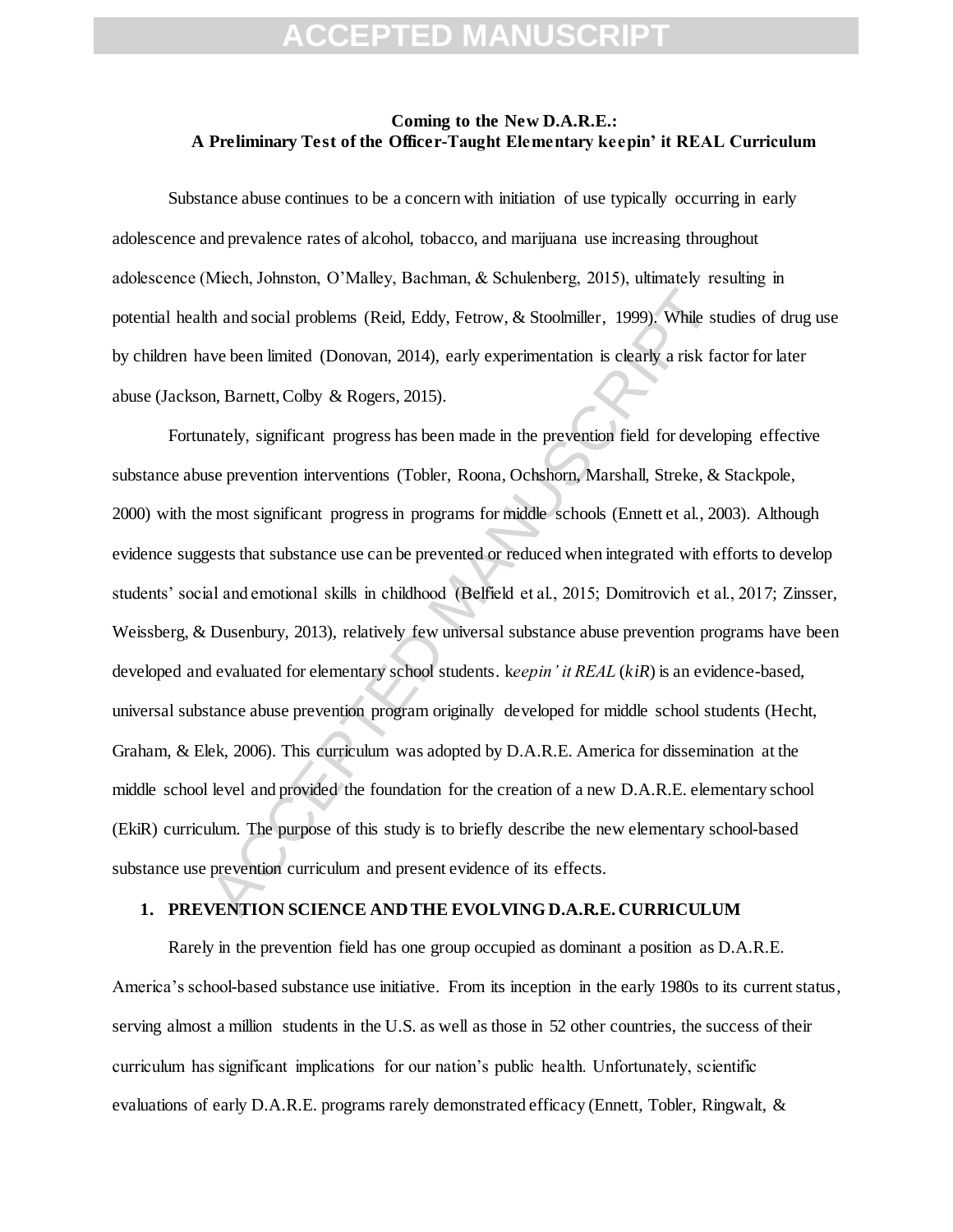Flewelling, 1994; US General Accounting Office. 2003). As a result, D.A.R.E. initiated a review of existing, evidence-based programs and in 2008 licensed the *keepin' it REAL* (kiR) middle school curriculum. *keepin' it REAL* (kiR) is a culturally grounded (Hecht & Krieger, 2006), narrative (Miller-Day & Hecht, 2013), multicultural middle school curriculum (Colby, Hecht, Miller-Day, Krieger, Syverstsen, Graham, & Pettigrew, 2013). It is based on narratives collected from hundreds of youth across the country describing their experiences with drug offers and other problematic situations that require a sophisticated set of communication and relationship management skills (Colby et al., 2013). The curriculum is highly interactive and engaging (Colby et al., 2013) and previous group randomized trials demonstrated it reduces substance use as much as 14 months after the intervention ends (Hecht et al., 2006). After successful adaptation for officer delivery , the new D.A.R.E. middle school curriculum was implemented in 2009.

Intry describing their experiences with drug offers and other problematic situations and the problematic situations and relationship management skills (Colby eighly interactive and engaging (Colby et al., 2013) and previou A similar review convinced D.A.R.E. to work with the kiR developers to create an elementary curriculum that articulates with the middle school lessons, leading to the development of the elementary keepin' it REAL (EkiR) curriculum which was implemented in 2012. The prevention strategy guiding the development of EkiR was social emotional learning theory (SEL) (Durlak et al., 2015)). Social and emotional learning is the process through which social-emotional competence develops. Through SEL, children and youth acquire and effectively apply the knowledge, attitudes, and skills necessary to understand and manage emotions, set and achieve positive goals, feel and show empathy for others, establish and maintain positive relationships, and make responsible decisions (Durlak et al., 2015). SEL programming is based on the understanding that improving proximal skills such as social and emotional competencies are critical to being a good student, citizen, and worker; and many distal risky behaviors (e.g., drug use, violence, bullying, and dropout) can be prevented or reduced by integrated efforts to develop students' social and emotional skills (Domitrovich, Durlak, Staley, & Weissberg, 2017). This approach has a strong empirical base with a growing body of research linking SEL to improved prosocial behavior and academic achievement and reductions in aggression and substance use (Belfield, 2015; Domitrovich et al, 2017; Weissberg et al, 2015).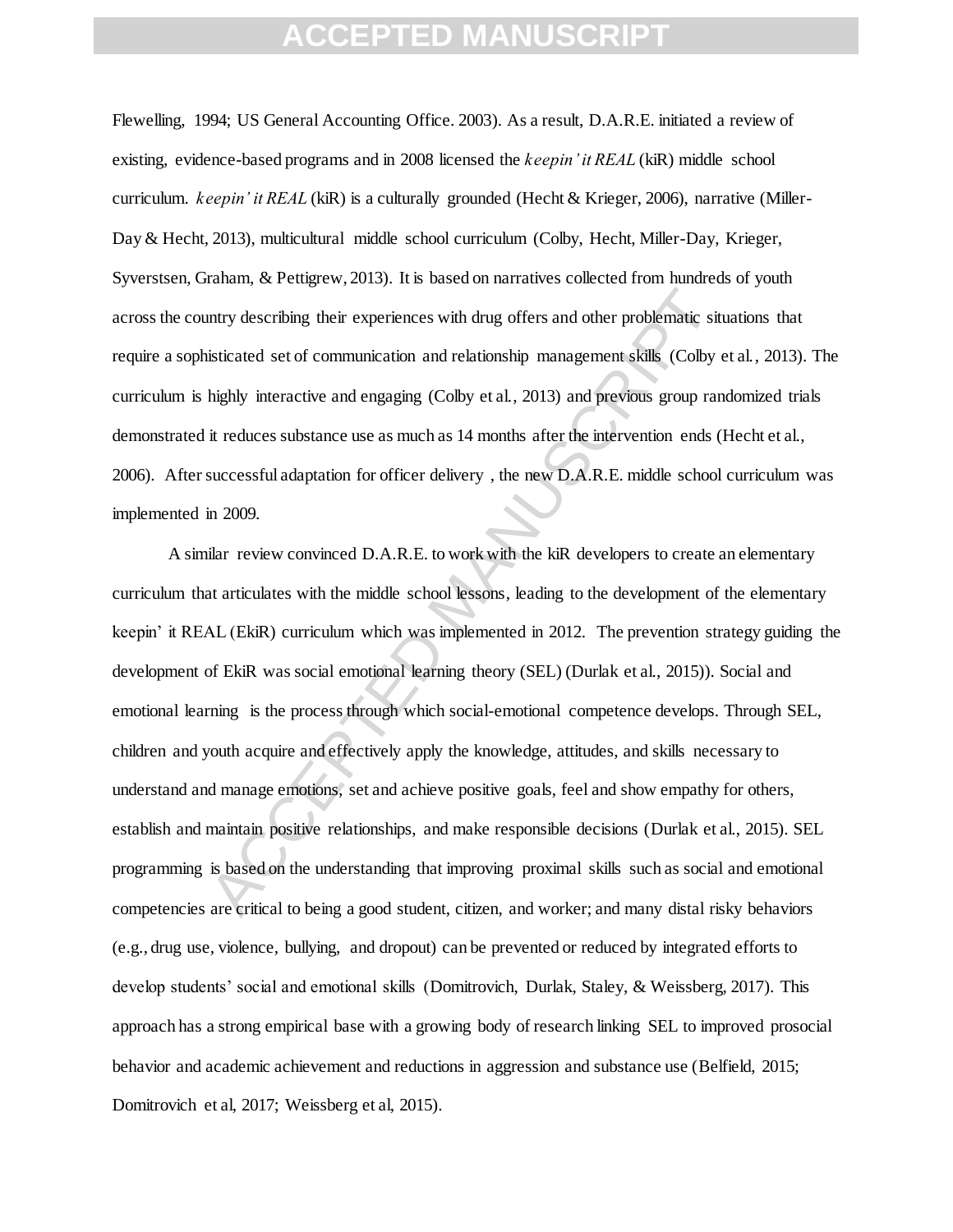**Example 12** and thus this first short-term evaluation focused on competencies, attitudes, tual drug use. We emphasized decision making, measuring both knowledge urriculum focuses very heavily on this competency with four Given the prominence of D.A.R.E. in the prevention community, the effectiveness of this new elementary curriculum is an immediate concern. This study was designed to pilot procedures for a larger study and provide an evaluation of short term effects of the program. Consistent with previous research (Donovan, 2014; Miech et al., 2015), substance use among this elementary school sample was, as anticipated, negligible (at pretest, last 30-day use of alcohol and tobacco were 3.8% and 0.5%, respectively) and thus this first short-term evaluation focused on competencies, attitudes, and cognitions rather than actual drug use. We emphasized decision making, measuring both knowledge and skills, because the curriculum focuses very heavily on this competency with four lessons largely devoted to, and five other lessons practicing, these skills. We also measure recall of the basic concepts, called definitional knowledge below. Finally, we examined 2 proximal outcomes, interest in smoking and attitudes toward police, the former because it is a predictor of future smoking and the latter as an evaluation of D.A.R.E. as a community policing strategy. The following hypotheses were tested:

H1: EkiR will increase definitional knowledge, decision-making knowledge, decision-making skill, refusal confidence, self-control, communication skills, and positive attitudes toward police.

H2: EkiR will decrease susceptibility to peer pressure and interest in smoking.

#### **2. METHODS**

#### **2.1. Sample**

Methods and procedures used in this study were approved by the Institutional Review Board of a western university. A quasi-experimental pretest-posttest, matched group design was implemented during spring 2014 in 26  $6<sup>th</sup>$  grade classrooms from 7 elementary schools ( $N = 943$ ). While a group randomized trial would have been ideal, random assignment to D.A.R.E. is problematic due to the very nature of the D.A.R.E. structure. While often seen as a monolithic organization, D.A.R.E. is a manifestation of community policing. Only local police and local schools can decide to teach D.A.R.E. and this partnership is central to the D.A.R.E. system. D.A.R.E. America provides a national curriculum and sets the training standards for new and continuing officers. As a result, without a large budget to support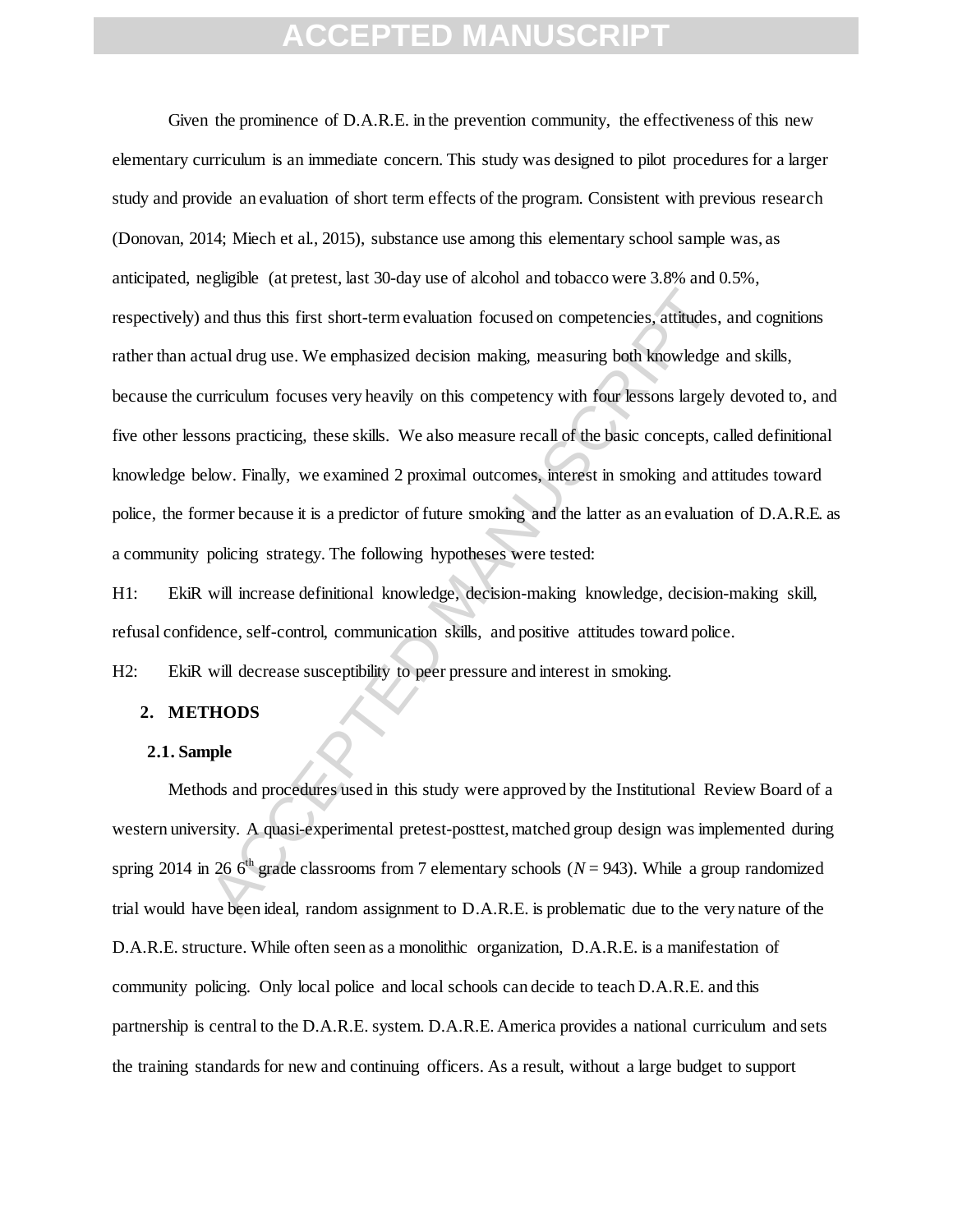incentives, a matched group design was determined to be the most efficient design for this preliminary study.

#### **2.2. Procedures**

Five treatment condition schools were recruited among those teaching D.A.R.E.'s EkiR in spring 2014 by a police department in the southwestern United States. After school district approval, principals and teachers were recruited from 13 sixth grade classrooms. The total number of students in the treatment condition was  $359$  (male = 163) (female = 196). Three D.A.R.E. officers from the participating police department also consented to participate.

Control schools were recruited by matching SES, geographic proximity to the treatment schools, and not having access to any officer-led prevention curricula. District prevention activities for the control schools during the study period were limited to hosting a red ribbon week. Again, after school district and principals' approval, 13 sixth grade classrooms agreed to participate as control schools. The number of students in the control condition was  $584$  (male = 302) (female = 282).

ordinated parameterized from 13 sixth grade classrooms. The total number at condition was 359 (male = 163) (female = 196). Three D.A.R.E. officers f police department also consented to participate.<br>
trol schools were recr Teachers provided parents with study information sheets, contact information for research staff, and a request for consent for their child's participation. If parents wished for their child to opt out of participation, they were instructed to contact research staff. If a parent did not opt their child out of participation, then the student was given the option to assent. Two students were opted out of the project by their parents, one in the treatment group and one in the control group, and they were provided alternative activities. All remaining students assented.

Unique student identification codes were assigned and the list linking student codes to students was secured by the study team and destroyed at the end of the study. Teachers in both conditions directed their students to the study website, provided the students with a tear off sheet that had the student's name and unique identification number, and had the students enter the code into the survey. The tear sheets with student names were then destroyed.

Students in both conditions completed identical pre-test and post-test online surveys in school computer labs under the direction of their teachers. Research staff cleaned data entry errors involving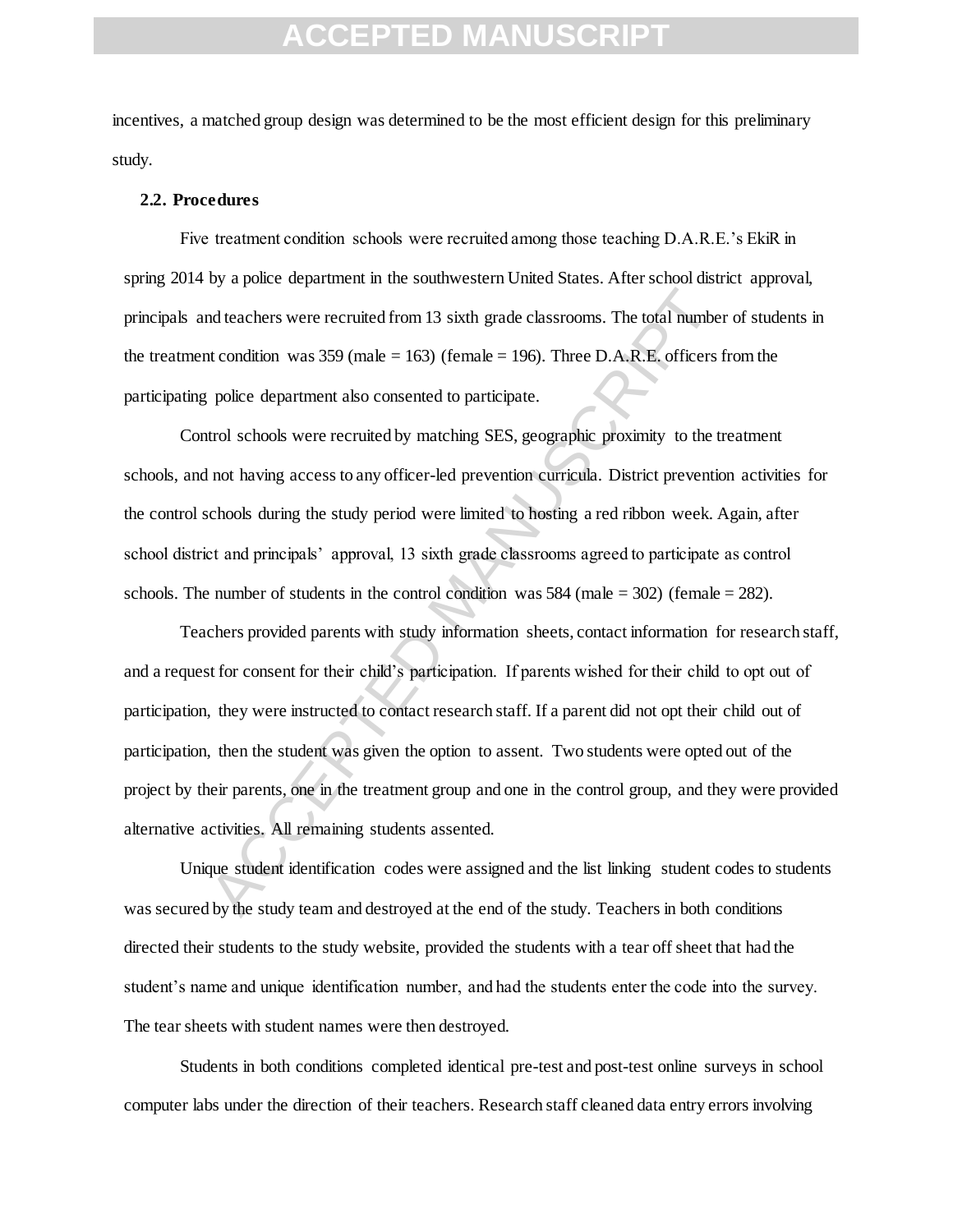student identification codes by referring to class rosters. All participants who completed both the presurvey and post-survey were included in data analysis.

#### **2.3. Intervention**

nship and communication skills, and handling responsibilities. Each lesson le previous lesson with transition to an animated video presenting a narrative tuation in which the lesson topic is addressed (e.g., managing emoti D.A.R.E.'s The Elementary keepin' it REAL (EkiR) consists of ten 45-minute lessons teaching the five core SEL skills: self-awareness and management, decision- making, understanding and helping others, relationship and communication skills, and handling responsibilities. Each lesson begins with a summary of the previous lesson with transition to an animated video presenting a narrative about a challenging situation in which the lesson topic is addressed (e.g., managing emotions). The officer then leads a discussion resulting in the definition of a skill followed by application of concepts and skills to problem situations in their student workbook. Application is followed by small group/dyadic/or individual skill practice, with a concluding summary discussion, assignment of homework for further application and practice, and a concluding live action video summarizing core ideas from the lesson and introducing the topic for the next lesson. The homework becomes the basis for the next lesson's summary. To further reinforce the lesson material, there is also a comic book titled REAL Adventures depicting the challenging situations and resolutions from the lessons.

#### **2.4. Measures**

Demographic risk variables included gender (female=0, male=1), whether or not the student received free lunches or breakfasts at school (a proxy measure of social class, no=0, yes=1), and selfreported grades as a measure of academic achievement (higher values reflect higher grades in academic subjects). Race and ethnicity were not available variables for this analysis due to concern about this variable at the school district level.

**2.4.1. Definitional knowledge**. Definitional knowledge of the following concepts was assessed: evaluating your own decisions, confident communication, interpersonal resistance, and empathy. For each concept, a definition was provided and respondents were asked to choose the appropriate concept from three choices. The items were scored so that 1 reflects a correct answer and 0 reflects an incorrect one.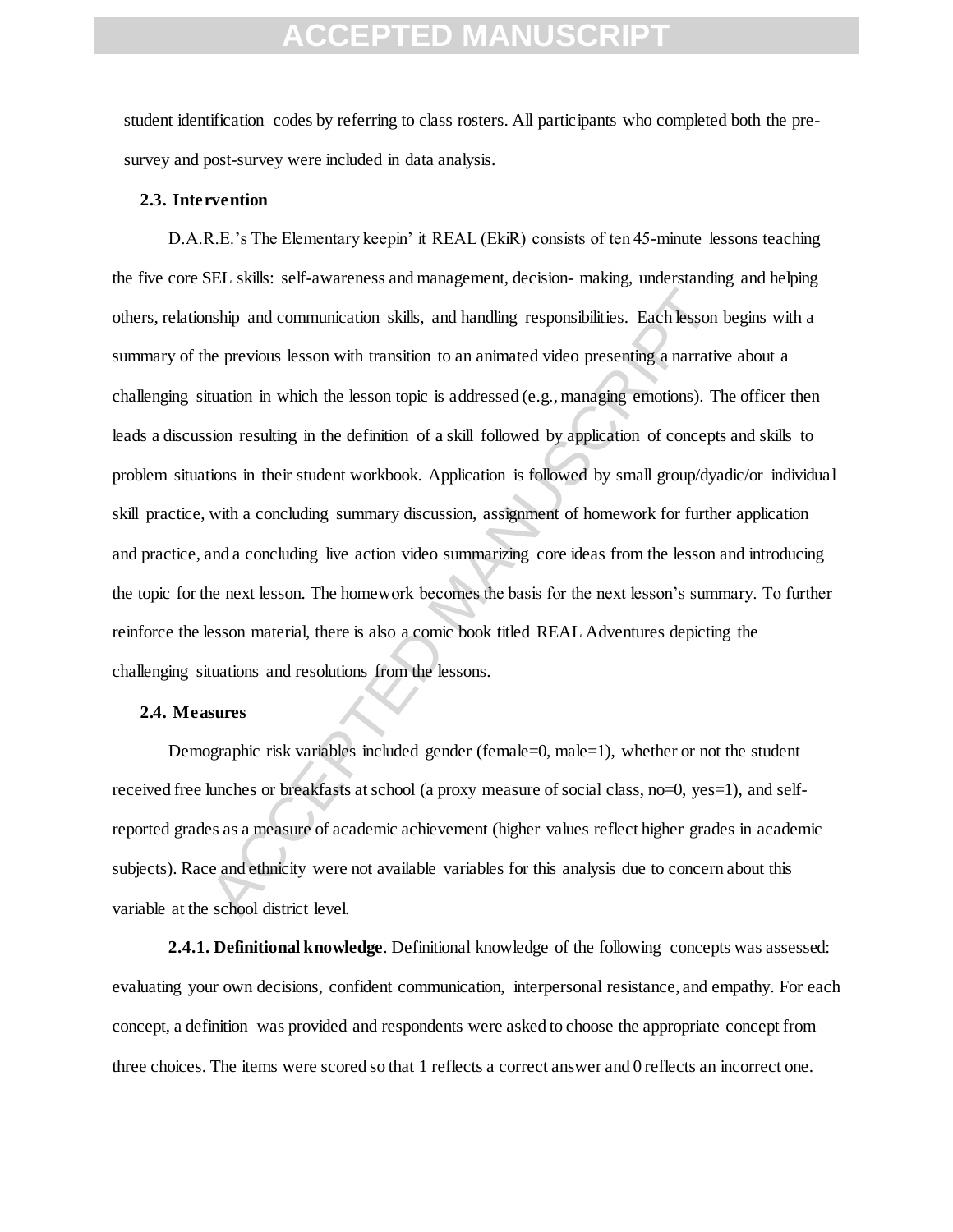**2.4.2 Social and emotional learning competencies**. Drawing from CASEL's social and emotional learning domains (CASEL, 2015), a number of competencies were measured. The larger domains included: responsible decision making, self-management, social awareness, and relationship skills.

ion-making skills. Decision-making skills were measured with two scales, d<br>d decision-making skills and application. The decision-making knowledge<br>& Perkins, 2003) consisted of eleven items assessing how respondents defit *Decision-making skills.* Decision-making skills were measured with two scales, decision-making knowledge and decision-making skills and application. The decision-making knowledge scale (Mincemoyer & Perkins, 2003) consisted of eleven items assessing how respondents define and evaluate problems. Students responded to the items on a 3-point scale ( $1 =$ almost never,  $2 =$  sometimes,  $3 =$ almost always). Cronbach's alpha was .74. The decision-making skills and application scale consisted of five items assessing how students would respond to a scenario where an older cousin acting as babysitter invites friends over without permission. The measure was created for this study based on the skills taught in the program. Students responded to the items such as "How likely is it that you would stop and define the problem facing you?" on a 4-point scale (1 = Not at all likely, 2 = Unlikely, 3 = Likely, 4 = Very likely). This scale was selected because it aligns specifically with the problem-focused method of decision-making taught in the EkiR lessons. Cronbach's alpha was .76.

*Self-Management.* Two aspects of self-management were assessed, refusal confidence and selfcontrol. Refusal confidence was measured by assessing their ability to apply the four strategies identified in previous research: refuse, explain, avoid, and leave (Colby et al., 2013; Miller et al., 2000). Students were presented with a scenario and asked how confident they were that they could use each skill. Since the internal consistency of this scale was not optimal for this study population ( $\alpha$  = .60), the four items were examined individually. Self-control was measured by a six-item subscale of the Assessment of Liability and Exposure to Substance Use and Antisocial Behavior for children scale (Ridenour, 2003; Ridenour, Clark, & Cottler, 2009). Participants responded on a 3-point scale (1 = almost never,  $2 =$ sometimes, 3 = almost always). Cronbach's alpha was .77.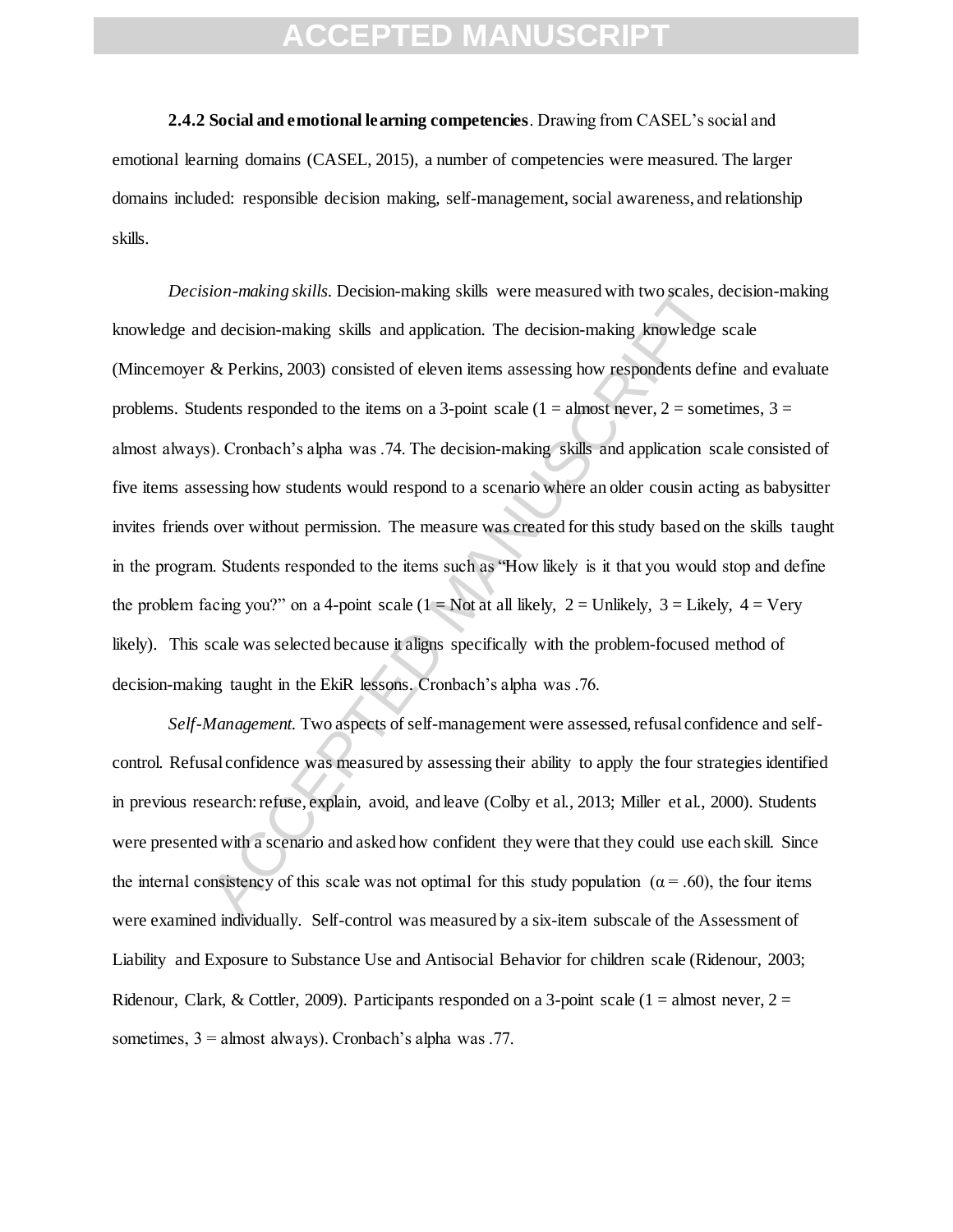*Relationship skills.* Two relationship skills were assessed, communication skills and susceptibility to peer pressure. Communication skills were assessed by 4 single items developed specifically for this study to assess four different communication skills promoted in the curriculum. The items mirrored those developed by Parker & Asher (1993). Participants responded on a 3-point scale (1 = almost never, 2  $=$  sometimes,  $3 =$  almost always). Susceptibility to peer pressure was measured by two separate items extracted from the Assessment of Liability and Exposure to Substance Use and Antisocial Behavior for Children scale (Ridenour, 2003; Ridenour, Clark, & Cottler, 2009). Responses were on a 3-point scale of  $(1 = not okay, 2 = okay, 3 = definitely okay)$ . These two items were analyzed separately.

In the Assessment of Liability and Exposure to Substance Use and Antisocial<br>
(Ridenour, 2003; Ridenour, Clark, & Cottler, 2009). Responses were on a<br>  $2 = \alpha kxy$ ,  $3 = \alpha ky$ ,  $\alpha kz$  Cottler, 2009). Responses were on a<br>  $2 = \alpha kxy$ **2.4.3. Intent to smoke**. Intent to smoke tobacco was assessed since intent is a strong predictor of smoking behavior (Tucker, Elickson, & Klein, 2002) and smoking itself is one of the stronger predictors for future use of other substances for elementary age youth (Torabi, Bailey, & Majd-Jabbari,1993). This was measured with a single item from Ridenour (2003). Participants were asked "Would you like to try smoking tobacco some day?" and responded on a 3-point scale  $(1 = yes, 2 = maybe, 3 = no)$ .

**2.4.4. Attitudes toward police**. Attitudes toward police were measured by four items from the Perceptions of Police scale (Brandt & Marcus, 2000). Participants responded on a 3-point scale of  $(1 =$ not true,  $2 =$  sort of true,  $3 =$  very true). All items were coded so that higher scores reflect more favorable attitudes toward police. Cronbach's alpha was .51. Since the internal consistency of this scale was poor for this study population, the four items were examined individually.

#### **2.5. Analysis Plan**

Analyses presented below include pretest comparisons of treatment and control groups, attrition analyses, and hierarchical logistic and linear regressions to test the study hypotheses. The nonrandom design required comparisons of pretest differences between conditions before moving on to the main analyses

#### **3. RESULTS**

#### **3.1 Pretest Comparisons of Treatment and Control Groups.**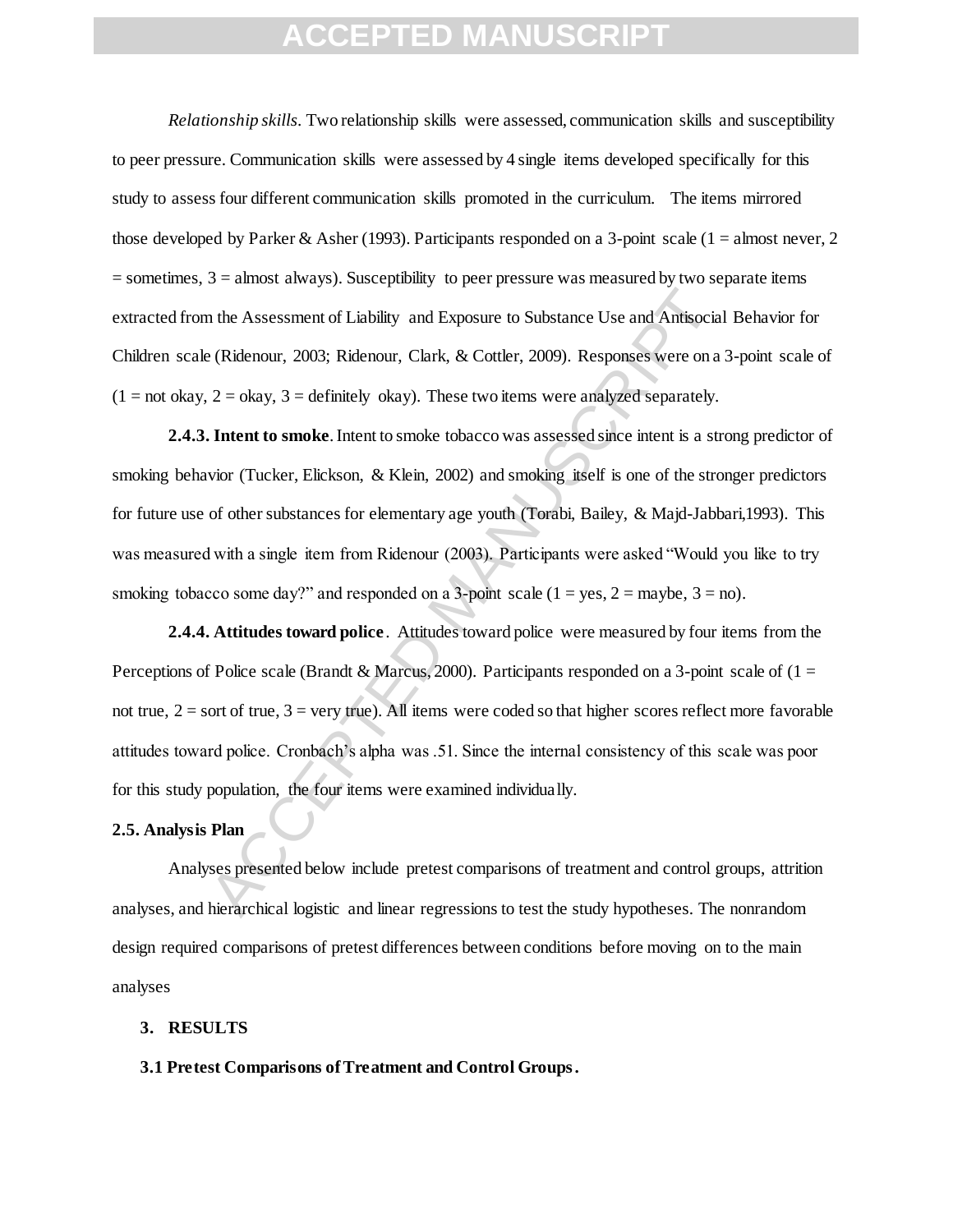Pretest differences between treatment and control groups were examined. Only statistically significant pretest differences are reported here. The treatment group students reported more knowledge or skill for the following: defining evaluation of your own decisions, defining confident communication, favorable skills in applying effective decision-making strategies, self-control, the communication skills of maintaining eye contact and examining body language, and the ability to explain why they would refuse an offer of a cigarette. The treatment group was also significantly more likely to report that officers are usually friendly.

Pretest differences may indicate that the treatment group was on a more prosocial trajectory prior to exposure to the D.A.R.E. curriculum. These pretest differences were controlled statistically in the final analyses by including pretest measures in the regression equations as control variables.

#### **3.2. Attrition.**

igarette. The treatment group was also significantly more likely to report the differences may indicate that the treatment group was on a more prosocial of the D.A.R.E. curriculum. These pretest differences were controlled Possible attrition bias was assessed by examining predictor variables for the entire sample. We observed significant differences between stayers and leavers on the measures for socio-economic status (the free meals at school item) and academic achievement (self-reported grades). Leavers, but only those in the control condition, were more likely to report receiving free lunch or breakfast at school and to report lower grades. The overall conclusion is that attrition was not a significant threat to validity. If there is attrition bias, in this situation, it would bias results toward the null hypothesis.

#### **3.3. Intervention Effects**

The effects of the D.A.R.E. program were assessed with a series of hierarchical logistic and linear regressions with the treatment variable examined after the effects of gender, SES (measured as participation in the free lunch or breakfast program), academic achievement (measured as self-reported grades) and the time one measures of dependent variables had been accounted for in a prior step.

**3.3.1. Effects on Knowledge.** Table 1 presents hierarchical logistic regression results for knowledge of concepts presented in the curriculum. For all four concepts, students in the D.A.R.E. treatment group increased their knowledge significantly more than did control students after controlling for pretest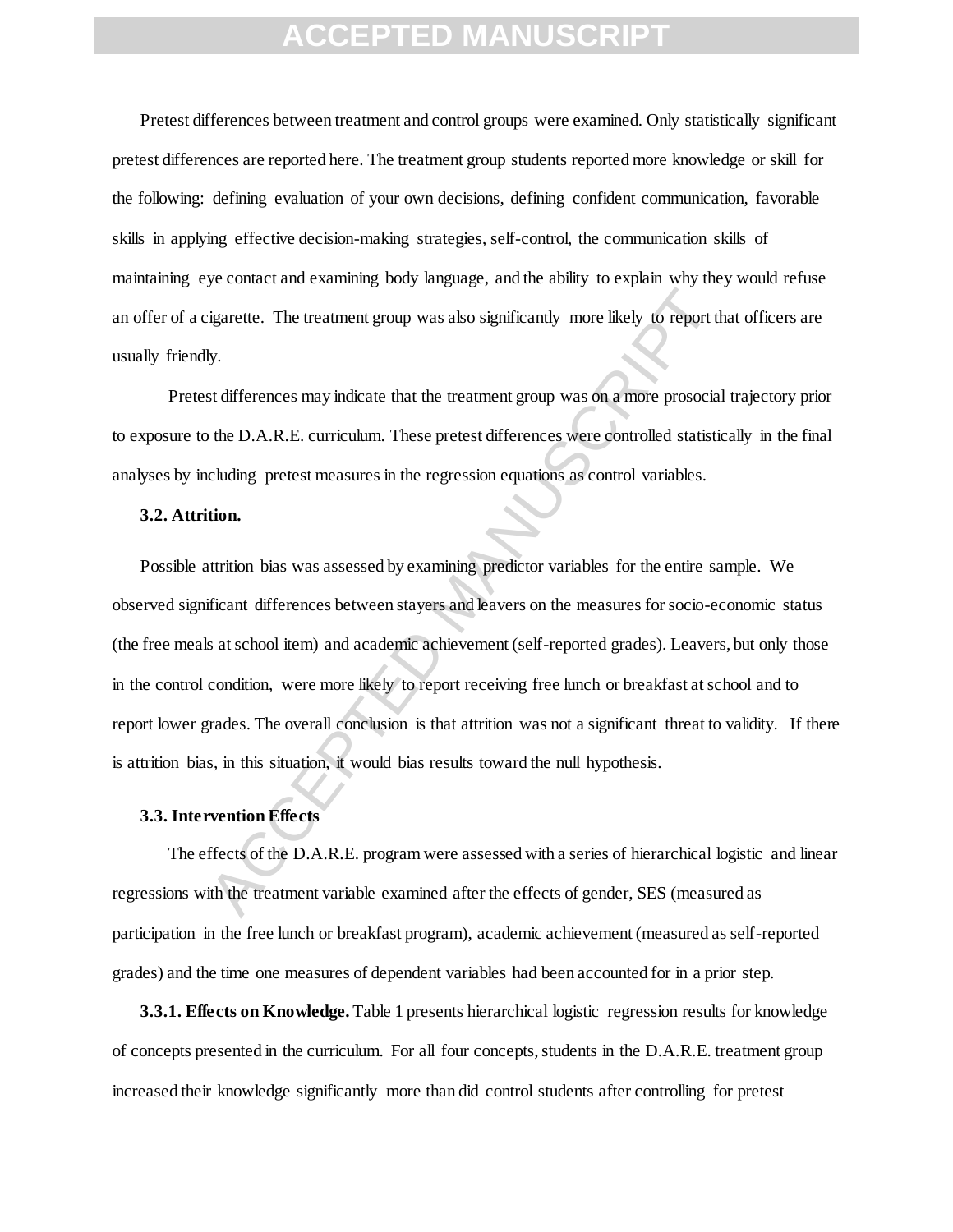knowledge. These findings suggest that students are understanding and retaining, at least in the short term, the content of D.A.R.E. lessons.

[Table 1 about here]

**3.3.2. Effects on SEL Competencies.** Results for analyses of SEL competencies are presented in Tables 2, 3, and 4. In Table 2, analyses of decision-making scales showed significant effects in the predicted direction for both measures. Controlling for pretest differences, students in the D.A.R.E. condition reported significantly greater decision-making knowledge and reported a significantly greater likelihood of applying decision-making skills.

#### [Table 2 about here]

both measures. Controlling for pretest differences, students in the D.A.R.E.<br>
Eicantly greater decision-making knowledge and reported a significantly grecision-making skills.<br>
2 a bout here]<br>
3 presents results for the SEL Table 3 presents results for the SEL domain of self-management (refusal confidence and selfcontrol). Controlling for the pre-test differences, D.A.R.E. students were significantly more confident that they could offer an explanation for not accepting an offer of a cigarette, the most common strategy used by youth in previous research (Miller-Day et al., 2006). There were no significant differences observed in their confidence to use the other strategies and no effects on self-control.

#### [Table 3 about here]

Table 4 presents results for the relationship skills domain, The D.A.R.E. curriculum showed significant positive effects on two of the four measures of communication skill (use of eye contact and assessment of the other's body language). No significant effects were observed for the perspective taking or assertiveness measures. There is some evidence that the program improved resistance to peer pressure. Treatment students were significantly more likely to resist the pressure to attend a movie instead of studying. However, there was no difference between groups in willingness to accept a cigarette. This may be due to the fact that almost none of the students smoked, making offers infrequent and resistance unnecessary.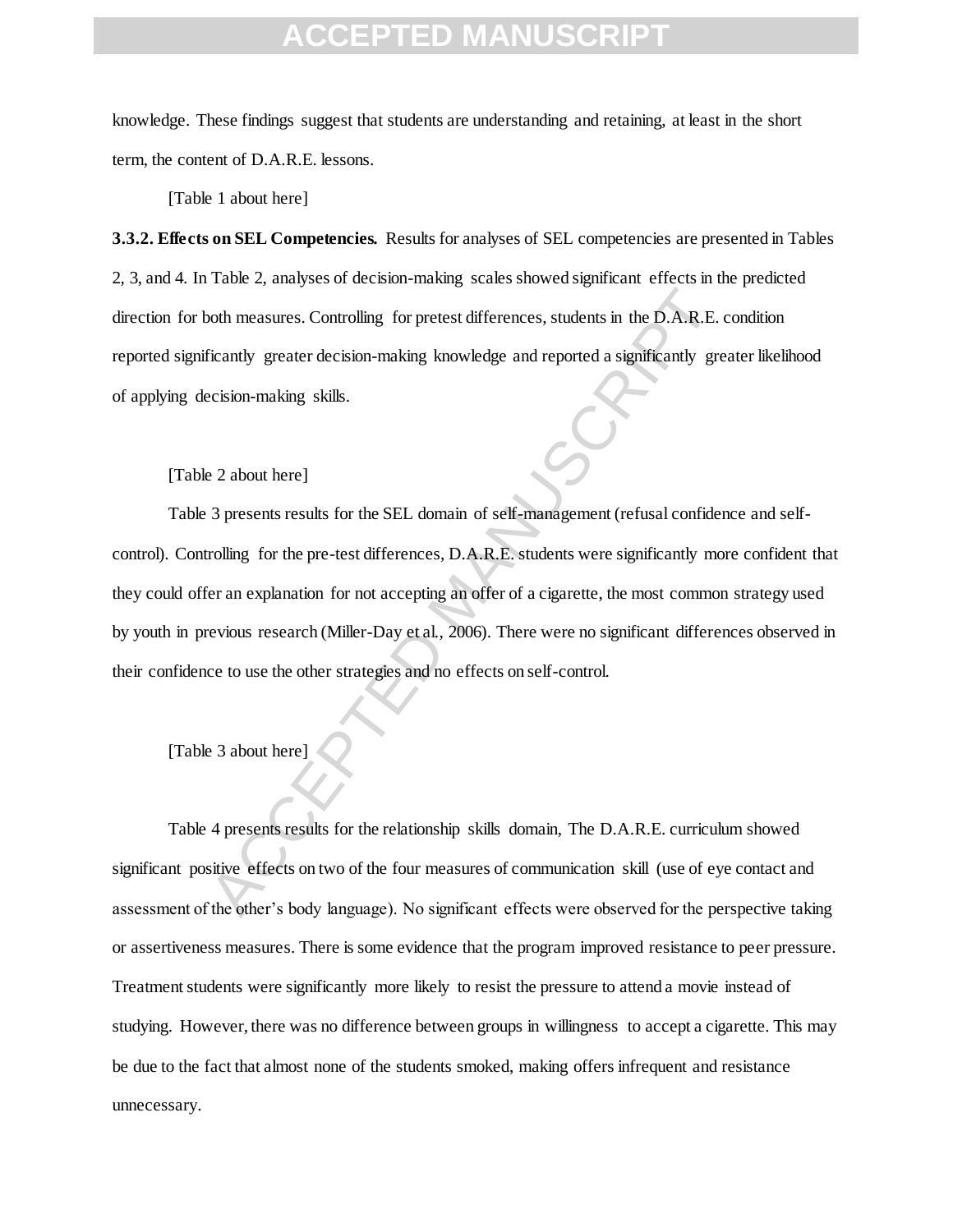[Table 4 about here]

**3.3.3. Effects on intent to smoke and attitudes toward police .** Table 5 indicates the intervention did not significantly affect intent to smoke  $(p=.08)$ . Again, there was little variation to explain. Of the 761 valid responses to the item, only 9 students reported that they wanted to try smoking, 23 reported maybe, and 729 reported no.

[Table 5 about here]

c 761 valid responses to the item, only 9 students reported that they wanted<br>aybe, and 729 reported no.<br>
E 5 about here]<br>
Accept and T29 reported no.<br>
E 5 about here]<br>
Accept and policie would help people in need. There we Regarding attitudes toward police, Table 5 shows that significantly more students in the treatment group report that police would help people in need. There were no significant differences for the other three items. The overall results is consistent with previous studies of perceptions of police delivering prevention programs, which show that early adolescents tend to have relatively stable and favorable views of police compared with older cohorts (Stewart, Morris, & Weir, 2014).

#### **4. CONCLUSIONS**

This study provides a preliminary and short-term evaluation of D.A.R.E.'s EkiR, a program based on social and emotional learning theoretical principles. A quasi-experimental matched group design in which matched D.A.R.E. and non-D.A.R.E. schools are compared provides a less rigorous test than a randomized controlled design, but also approximates real-world conditions associated with implementation of the D.A.R.E. program. Given the important reach of this program and the need for an evaluation, the current study provides some promising findings.

EkiR had clear and positive effects on the knowledge and application of many of the targeted basic social emotional learning skills (e.g., responsible decision making, self-monitoring, and relationship skills). Statistically significant effects demonstrate that treatment students reported a greater likelihood of resisting peer pressure on some measures, and reported more confidence in being able to explain why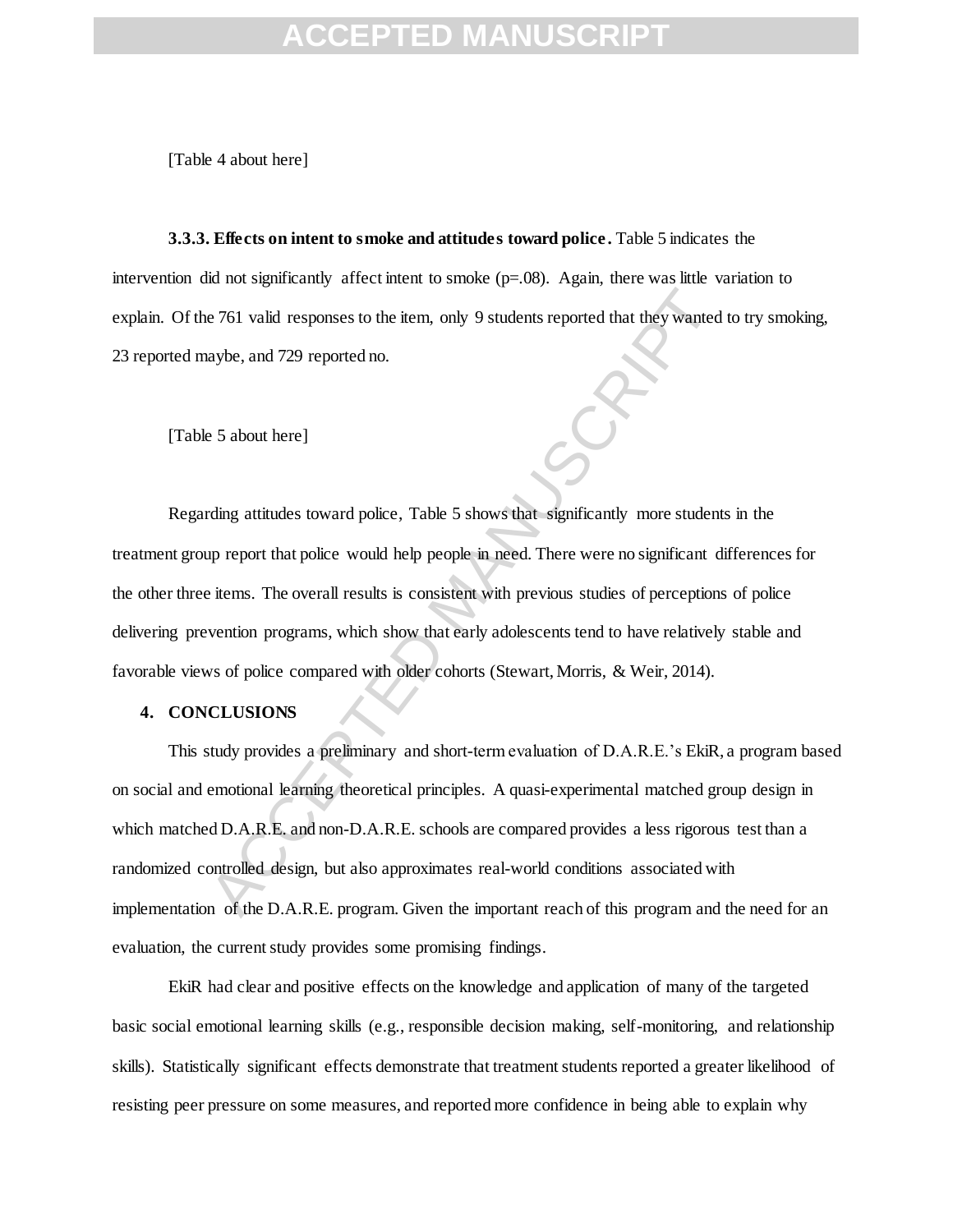they would refuse offers of cigarettes. D.A.R.E. students also scored higher on measures of knowledge of concepts directly related to the curriculum, demonstrating that lesson content is being learned and retained.

On the other hand, a number of non-significant effects were observed. For resistance, no effects were found for avoiding offers and leaving when offered. Avoiding tends to be a more sophisticated communication strategy found more frequently among older youth (Hecht, Alberts, & Miller-Rassulo, 1992) while leaving is difficult for younger children who have less mobility control. It may also be that there were no differences in resistance to smoking offers due to their infrequency. Finally, and probably most troubling, was the lack of effects on self-control and assertiveness. Self-control, in particular, is a central SEL competency for this age group (Rimm-Kaufman et al., 2015) and D.A.R.E. may need to provide greater stress on this concept in future training. On the other hand, as both skills are found to emerge as youth age, future longitudinal studies may capture these effects.

In strategy found more frequently among older youth (Hecht, Alberts, & Mi<br>aving is difficult for younger children who have less mobility control. It mat<br>differences in resistance to smoking offers due to their infrequency. A number of significant limitations are acknowledged. Only self-report data are examined and there were a number of measures with moderate to low reliability which may have contributed to some of the non-significant findings. Social norms, which are often key to long term effects, and actual substance use could not be examined due to ceiling effects (almost all had negative norms and very few reported smoking). Finally, students represented a limited demographic (e.g., SES, geography) reducing our ability to generalize. The curriculum is intended for elementary school youth and should have similar effects on 5th grade students. Yet, due to potential developmental differences, it is unclear if the curriculum will have similar effects on 6th grade students in middle school settings.

Overall, the results of this study suggest that interest in using substances can be affected in elementary students using a social and emotional competence enhancement approach and show promise for the effectiveness of the D.A.R.E. elementary school curriculum (EkiR). While further evaluation of the program across a range of conditions and types of students is warranted, the current analyses provide outcomes comparable to those obtained by some programs listed on websites such as NREPP and other successful SEL programs (Durlak et al. 2015). As predicted by SEL theory, improved social and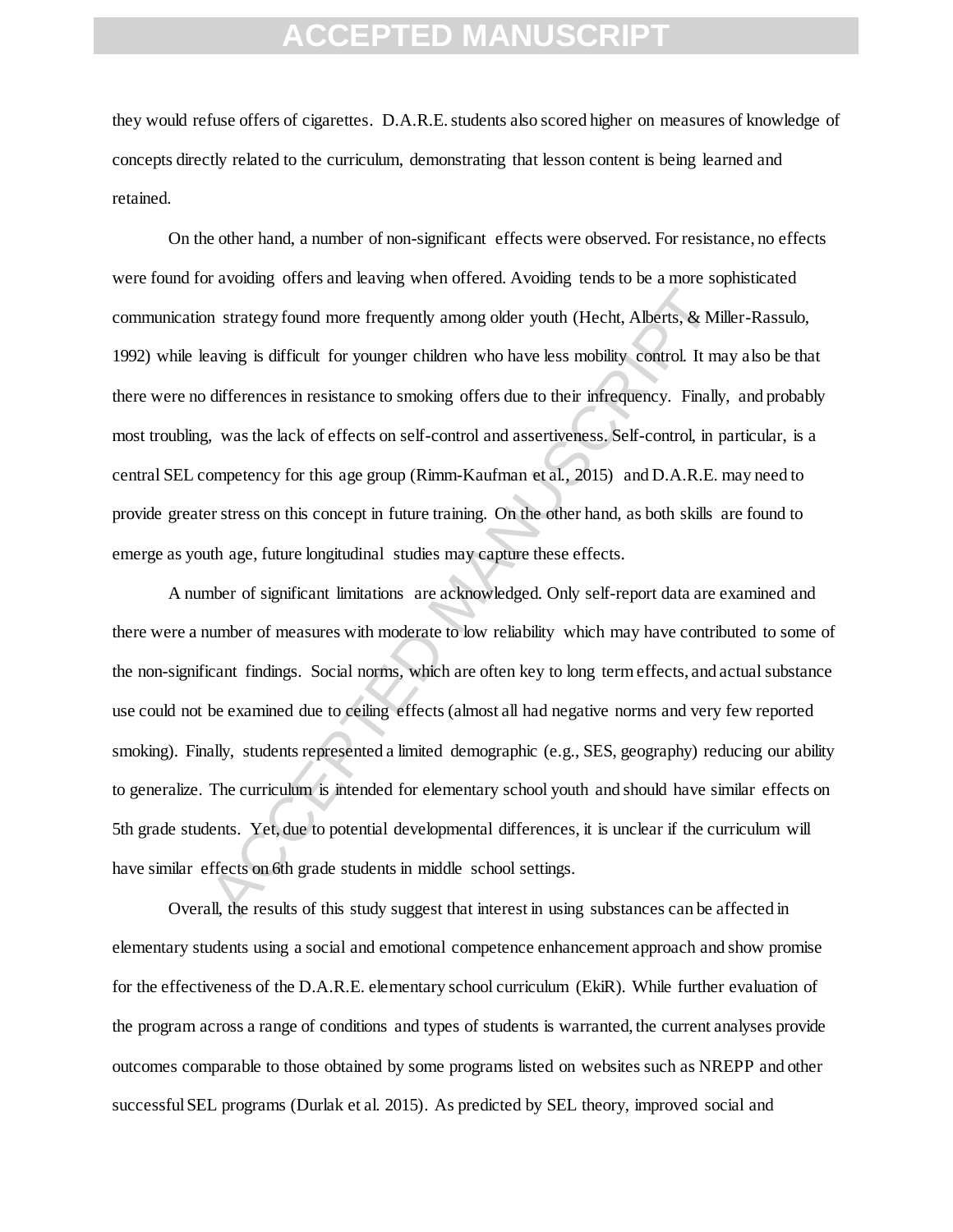emotional competencies become important child assets with positive consequences for development and long-term outcomes such as substance use (Rimm-Kaufman & Hulleman, 2015).

**100 FRAME MANUSCRIPT**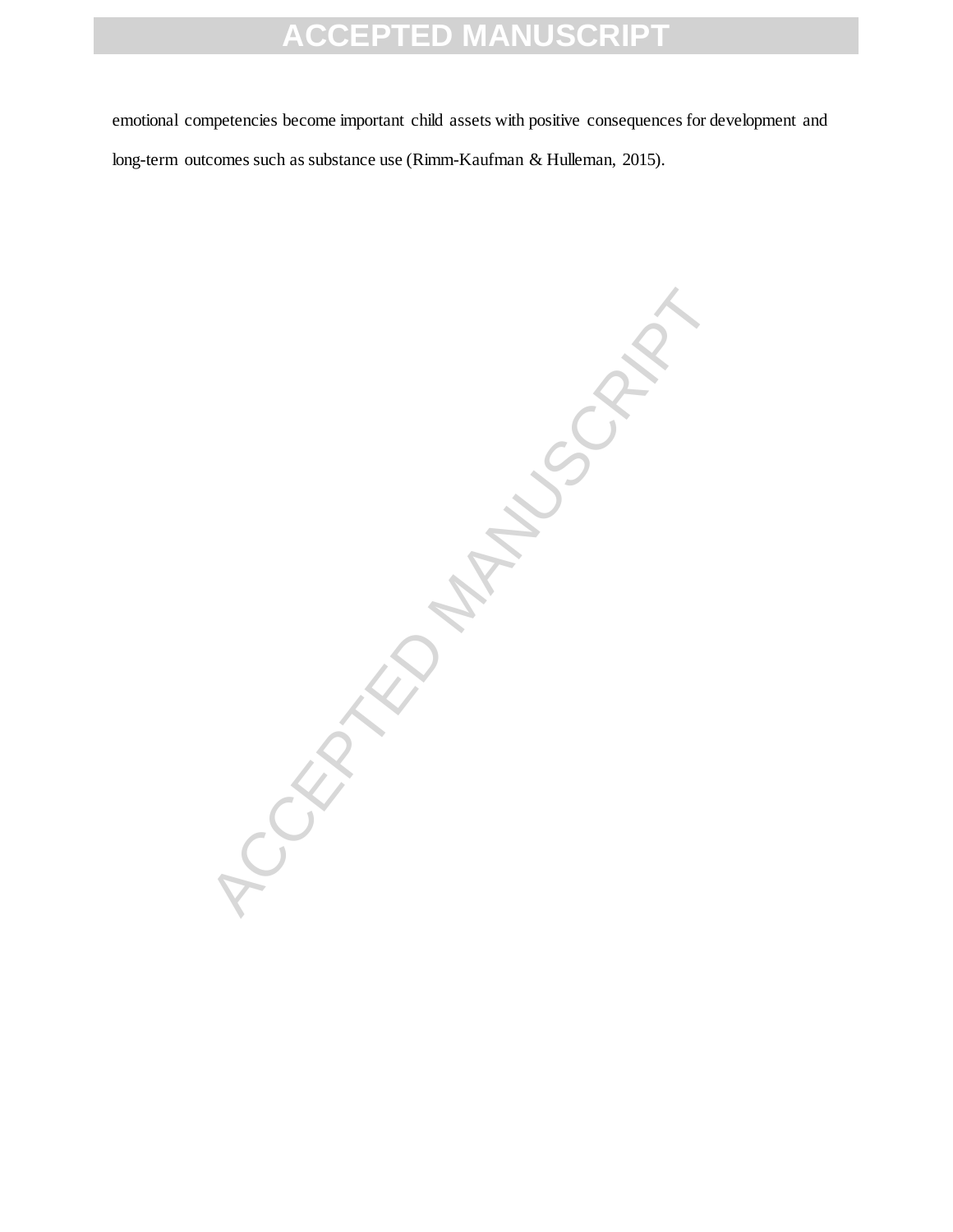#### References

- Belfield, C., Bowden, B., Klapp, A., Levin, H., Shand, R., & Zander, S. (2015). *The economic value of social and emotional learning*. Report from the Center for Benefit-Cost Studies in Education Teachers College, Columbia University.
- Brandt, D.E. & Markus, K. A. (2000). Adolescent attitudes toward the police: A new generation. *Journal of Police and Criminal Psychology, 15*(1):10-16.
- CASEL (2015). *CASEL Guide: Effective social and emotional learning programs*. Chicago, IL: Collaborative for Academic, Social, and Emotional Learning.
- R. Markus, K. A. (2000). Adolescent attitudes toward the police: A new genuitiee and Criminal Psychology, 15(1):10-16.<br>
S. CASEL Guide: Effective social and emotional learning programs. Chica,<br>
orative for Academic, Social Colby, M., Hecht, M.L., Miller-Day, M., Krieger, J.R., Syverstsen, A.K., Graham, J.W., & Pettigrew, J. (2013). Adapting School-based Substance Use Prevention Curriculum through Cultural Grounding: An Exemplar of Adaptation Processes for Rural Schools. *American Journal of Community Psychology, 51*, 190-205. DOI: 10.1007/s10464-012-9524-8
- Domitrovich, C. E., Durlak, J. A., Staley, K. C., & Weissberg, R. P. (2017). Social‐ Emotional Competence: An essential factor for promoting positive adjustment and reducing risk in school children. *Child Development, 88*(2), 408-416.
- Donovan, J. E. (2014). The burden of alcohol use: focus on children and preadolescents*. Alcohol Research: Current Reviews*, *35*(2), 186.
- Durlak, J.A., Domitrovich, C.E., Weissberg, R.P., & Gullotta, T.P. (eds) (2015). *Handbook of social and emotional learning*. NY: Guilford Press.
- Ennett, S. T., Ringwalt, C. L., Thorne, J., Rohrbach, L. A., Vincus, A., Simons-Rudolph, A., & Jones, S. (2003). A comparison of current practice in school-based substance use prevention programs with meta-analysis findings. *Prevention Science, 4*(1), 1-14.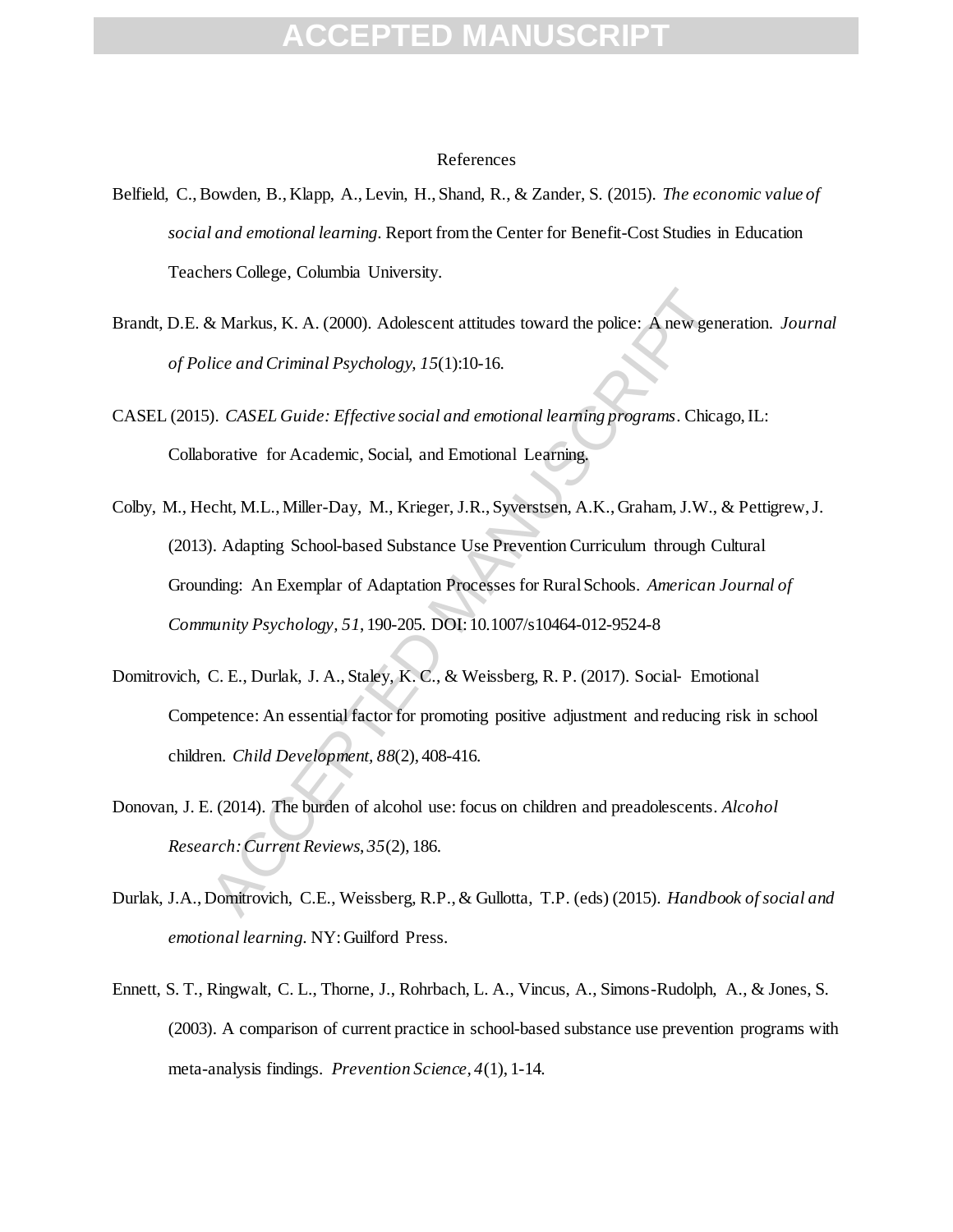- Ennett, S. T., Tobler, N. S., Ringwalt, C. L., & Flewelling, R. L. (1994). How effective is drug abuse resistance education? A meta-analysis of Project DARE outcome evaluations. *American Journal of Public Health, 84*(9), 1394-1401.
- Hecht, M.L., Alberts, J.K., & Miller-Rassulo, M. (1992). Resistance to drug offers among college students. International Journal of the Addictions, 27, 995-1017.
- Hecht, M.L., Colby, M., & Miller-Day, M. (2010). The Dissemination of keepin' it REAL through D.A.R.E. America: A lesson in disseminating health messages. *Health Communication, 25*, 585- 586.
- Its. International Journal of the Addictions, 27, 995-1017.<br>Colby, M., & Miller-Day, M. (2010). The Dissemination of keepin<sup>9</sup> it REAI<br>R.E. America: A lesson in disseminating health messages. *Health Communi*<br>& Krieger, J. Hecht, M.L., & Krieger, J.K. (2006). The principle of cultural grounding in school-based substance use prevention: The Drug Resistance Strategies Project. *Journal of Language and Social Psychology, 25*, 301-319. doi: 10.1177/0261927X06289476
- Hecht, M.L., Graham, J.W. & Elek, E. (2006). The Drug Resistance Strategies intervention: Program effects on substance use. *Health Communication, 20*, 267-276. PMID17137418
- Jackson, K. M., Barnett, N. P., Colby, S. M., & Rogers, M. L. (2015). The prospective association between sipping alcohol by the sixth grade and later substance use. *Journal of Studies on Alcohol and Drugs.*
- Miech, R. A., Johnston, L. D., O'Malley, P. M., Bachman, J. G., & Schulenberg, J. E. (2015). *Monitoring the Future national survey results on drug use, 1975–2014: Volume I, Secondary school students*. Ann Arbor: Institute for Social Research, The University of Michigan.
- Miller, M.A., Alberts, J.K., Hecht, M.L., Krizek, R.L., & Trost, M. (2000). *Adolescent relationships and drug abuse*. NY: Erlbaum Publications.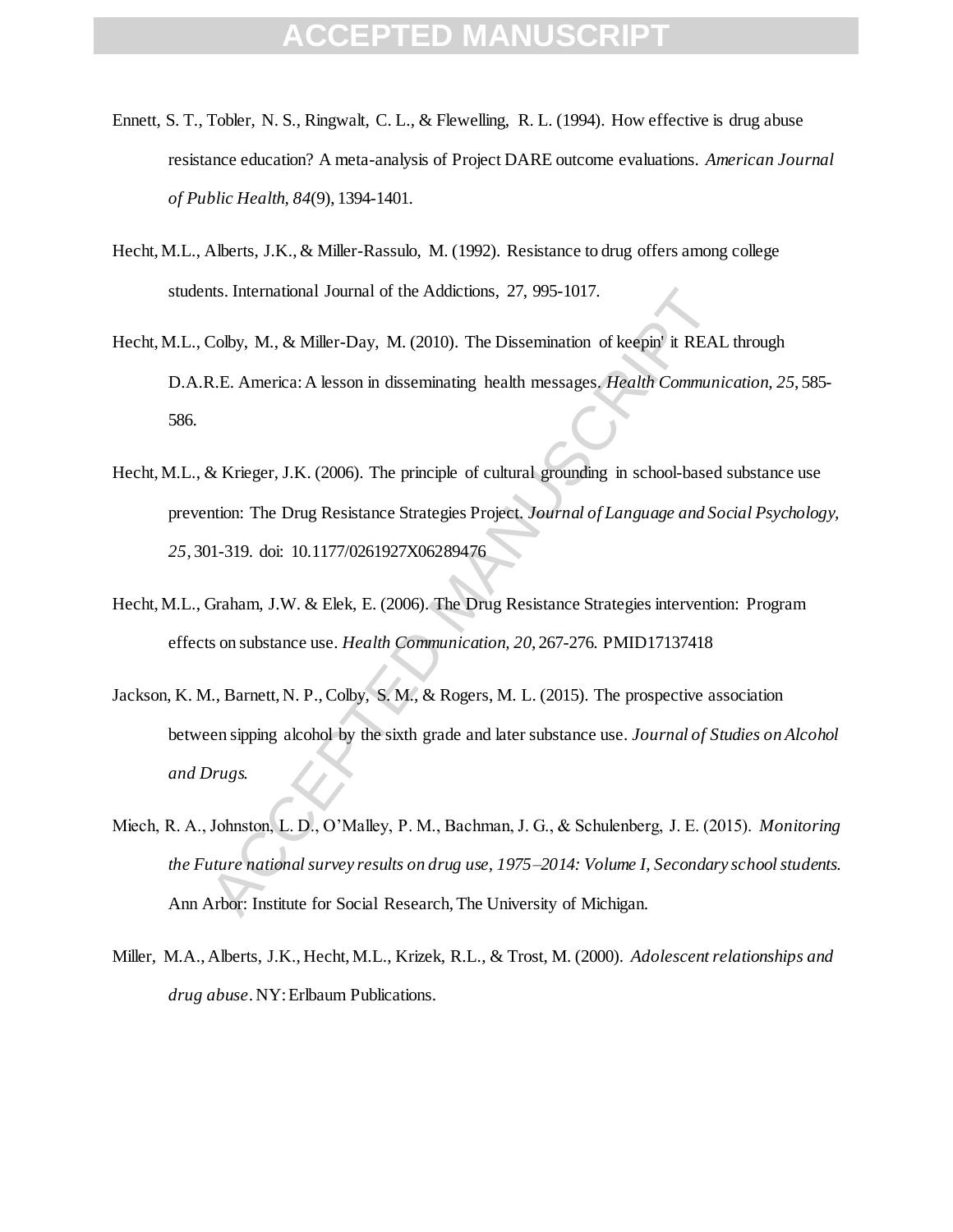- Miller, T., & Hendrie, D. (2008). *Substance Abuse Prevention Dollars and Cents: A Cost-Benefit Analysis,* DHHS Pub. No. (SMA) 07-4298. Rockville, MD: Center for Substance Abuse Prevention, Substance Abuse and Mental Health Services Administration, 2008.
- Miller-Day, M., & Hecht, M.L. (2013). Narrative means to preventative ends: A Narrative engagement framework for designing prevention interventions. *Health Communication, 28*, 657-670. doi:10.1080/10410236.2012.762861
- Mincemoyer, C. C., & Perkins, D. F. (2003). Assessing decision-making skills of youth. *The Forum for Family and Consumer Issues, 8*(1), 1-9.
- Parker, J. G., & Asher, S. R. (1993). Friendship and friendship quality in middle childhood: Links with peer group acceptance and feelings of loneliness and social dissatisfaction. *Developmental Psychology, 29*, 611-621.
- Pettigrew, J., Graham, J. W., Miller-Day, M., Hecht, M. L., Krieger, J. L., Shin, Y (2015). Adherence and delivery quality: Implementation quality and outcomes of 7th grade keepin' it REAL program. *Prevention Science, 16* (1), 90-99. doi: 10.1007/s11121-014-0459-1
- work for designing prevention interventions. *Health Communication*, 28, 6:<br>1.080/10410236.2012.762861<br>C. C., & Perkins, D. F. (2003). Assessing decision-making skills of youth. *'*<br>*by and Consumer Issues, 8*(1), 1-9.<br>& A Reid, J. B., Eddy, J. M., Fetrow, R. A., & Stoolmiller, M. (1999). Description and immediate impacts of a preventive intervention for conduct problems. *American Journal of Community Psychology, 27*(4), 483-518.
- Ridenour, T. A. (2003). *Assessment of Liability and Exposure to Substance use and Antisocial behavior*©(ALEXSA©), CORE Measures. Allison Park, PA.
- Ridenour, T. A., Clark, D. B., & Cottler, L. B. (2009). The illustration-based Assessment of Liability and EXposure to Substance use and Antisocial behavior© for children. *The American Journal of Drug and Alcohol Abuse, 35*(4), 242-252.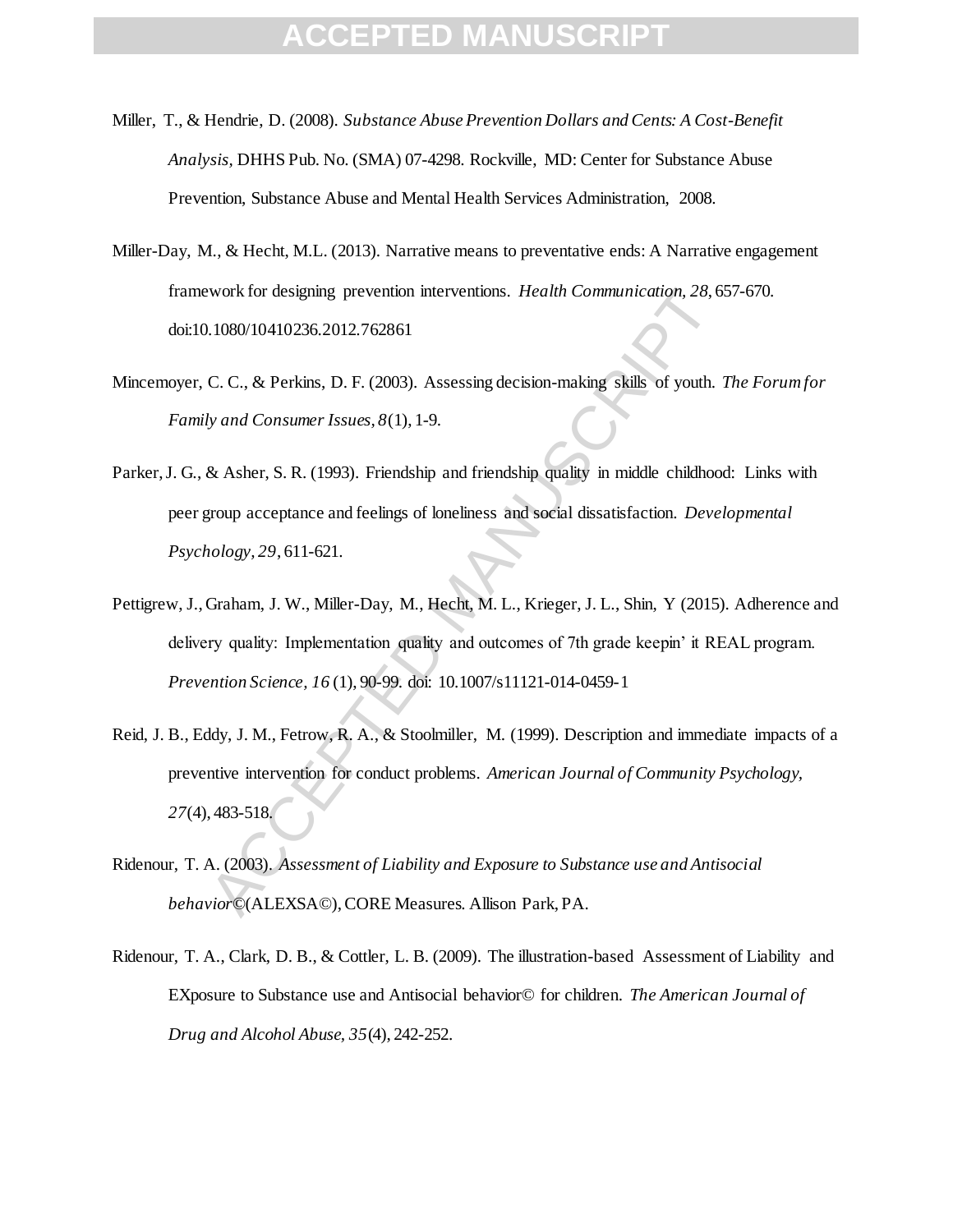- Rimm-Kaufman, S., & Hulleman, C. (2015). SEL in elementary school settings: Identifying mechanisms that matter. In J.A. Durlak, C.E. Domitrovich, R.P. Weissberg, & T.P. Gullotta, (eds). Handbook of social and emotional learning (p. 151-166). NY: Guilford Press.
- tories. Youth Violence and Juvenile Justice, 12 (1), 22-39. doi:<br>77/1541204013480369.Tobler, N. S., Roona, M. R., Ochshorn, P., Marshall,<br>
& Stackpole, K. M. (2000). School-based adolescent drug prevention prog<br>
analysis. Stewart, D. M., Morris, R. G., and Weir, H. 2014. Youth perceptions of the police: Identifying trajectories. Youth Violence and Juvenile Justice, 12 (1), 22-39. doi: 10.1177/1541204013480369.Tobler, N. S., Roona, M. R., Ochshorn, P., Marshall, D. G., Streke, A. V., & Stackpole, K. M. (2000). School-based adolescent drug prevention programs: 1998 meta-analysis. *Journal of Primary Prevention, 20*(4), 275-336.
- Torabi, M. R., Bailey, W. J., & Majd‐Jabbari, M. (1993). Cigarette smoking as a predictor of alcohol and other drug use by children and adolescents: evidence of the "gateway drug effect". *Journal of School Health*, *63*(7), 302-306.
- Tucker, J., Ellickson, P., & Klein, D. (2002). Smoking cessation during the transition from adolescence to young adulthood. *Nicotine and Tobacco Research 4*(3), 321-332.
- US General Accounting Office, 2003. *Youth illicit drug use prevention: DARE long-term evaluations and federal efforts to identify effective programs.* GAO-03-172R. Washington, DC: US General Accounting Office. http://www.gao.gov/new.items/d03172r.pdf

Washington State Institute for Public Policy (2014). *Benefit cost technical documentation*. Olympia, WA.

Zinsser, K. M., Weissberg, R. P., & Dusenbury, L. (2013). Aligning preschool through high school social and emotional learning standards: A critical and doable next step. Chicago: Collaborative for Academic, Social, and Emotional Learning.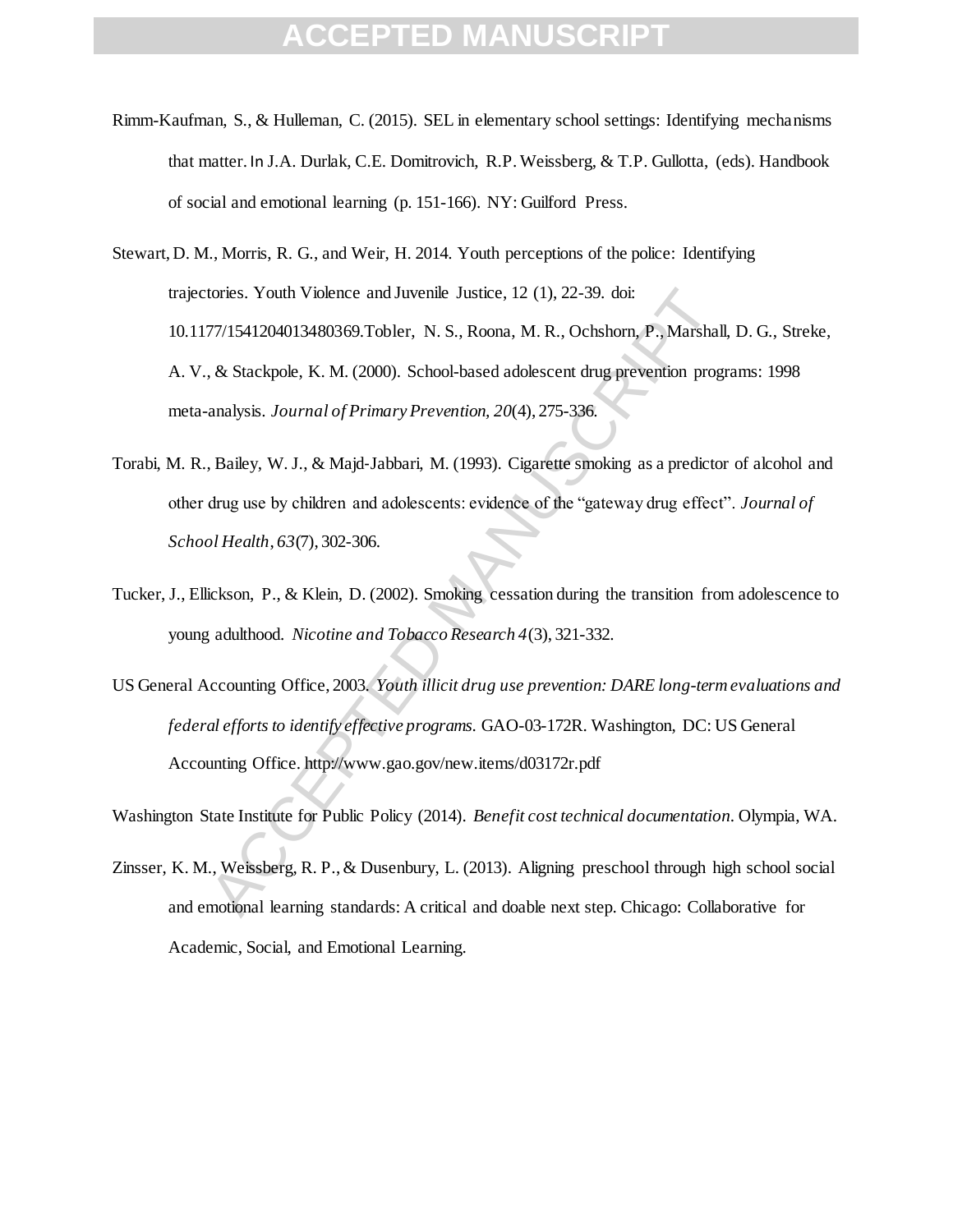| Dependent Variable                                    | Independent<br><b>Variable</b> |              | Model 1       |             |              | Model 2       |         |
|-------------------------------------------------------|--------------------------------|--------------|---------------|-------------|--------------|---------------|---------|
| Evaluation of Decisions,                              |                                |              |               | <b>Odds</b> |              |               | Odds    |
| Time 2                                                |                                | $\, {\bf B}$ | Wald $\chi^2$ | Ratio       | $\bf{B}$     | Wald $\chi^2$ | Ratio   |
|                                                       | Gender                         | .00          | .00.          | 1.00        | .04          | .04           | 1.04    |
|                                                       | Free lunch                     |              |               |             |              | .00.          | .99     |
|                                                       | program                        | $-.02$       | .01           | .98         | $-.01$       |               |         |
|                                                       | Grades                         | $.32*$       | 5.87          | 1.37        | $.37**$      | 7.62          | 1.45    |
|                                                       | Evaluation, Time               |              |               |             |              | 26.37         | 2.55    |
|                                                       | 1                              | $1.01***$    | 31.31         | 2.73        | $.94***$     |               |         |
|                                                       | D.A.R.E. Program               |              |               |             | $.75***$     | 14.68         | 2.11    |
|                                                       |                                |              |               |             |              |               |         |
|                                                       | $\chi^2$ /df for variable      |              |               |             |              | 15.42/1***    |         |
|                                                       | block                          |              | 40.08/4***    |             |              |               |         |
|                                                       | Nagelkerke $R^2$               |              | .08           |             |              | .11           |         |
| ** $p \le 01$ ***<br>* $p \le 0.05$<br>$p \leq 0.001$ |                                |              |               |             |              |               |         |
| Confident                                             |                                |              |               | Odds        |              |               | Odds    |
| Communication, Time 2                                 |                                | $\, {\bf B}$ | Wald $\chi^2$ | Ratio       | $\, {\bf B}$ | Wald $\chi^2$ | Ratio   |
|                                                       | Gender                         | $-.50$       | 2.52          | .61         | $-.45$       | 2.01          | .64     |
|                                                       | Free Lunch                     |              | .05           | .90         |              | .08           | .87     |
|                                                       | Program                        | $-.11$       |               |             | $-.14$       |               |         |
|                                                       | Grades                         | $.56***$     | 9.28          | 1.75        | $.60***$     | 10.28         | 1.82    |
|                                                       | Confident Comm,                | $2.24***$    | 51.37         | 9.41        | $2.22***$    | 49.50         | 9.19    |
|                                                       | Time 1                         |              |               |             |              |               |         |
|                                                       | D.A.R.E. Program               |              |               |             | $.69*$       | 4.23          | 1.99    |
|                                                       |                                |              |               |             |              |               |         |
|                                                       | $\chi^2$ /df for variable      |              |               |             |              | $4.52/1*$     |         |
|                                                       | block                          |              | 62.38/4 ***   |             |              |               |         |
|                                                       | Nagelkerke $R^2$               |              | .20           |             |              | .21           |         |
| ** $p \le 01$ *** $p \le 001$<br>* $p \le 0.05$       |                                |              |               |             |              |               |         |
|                                                       |                                |              |               |             |              |               |         |
| <b>Interpersonal</b><br>Resistance,                   |                                |              |               | Odds        |              |               | Odds    |
| Time 2                                                |                                | $\bf B$      | Wald $\chi^2$ | Ratio       | $\, {\bf B}$ | Wald $\chi^2$ | Ratio   |
|                                                       | Gender                         | $-1.14**$    | 9.60          | .32         | $-1.07**$    | 8.29          | .34     |
|                                                       | Free Lunch                     |              |               |             |              | 2.38          | .47     |
|                                                       | Program                        | $-.74$       | 2.32          | .48         | $-.76$       |               |         |
|                                                       | Grades                         | $.06$        | $.08\,$       | 1.06        | .09          | .19           | 1.09    |
|                                                       | Interpers. Res.,               |              |               |             | $1.93***$    | 28.44         | 6.90    |
|                                                       | Time 1                         | $1.90***$    | 28.31         | 6.66        |              |               |         |
|                                                       | D.A.R.E. Program               |              |               |             | $.76*$       | 4.19          | 2.15    |
|                                                       | $\chi^2$ /df for variable      |              |               |             |              | $4.59/1*$     |         |
|                                                       |                                |              | 39.88/4 ***   |             |              |               |         |
|                                                       | block<br>Nagelkerke $R^2$      |              | .15           |             |              | .16           |         |
| ** $p \le 01$ *** $p \le 001$<br>* $p \le 0.05$       |                                |              |               |             |              |               |         |
|                                                       |                                |              |               |             |              |               |         |
| Empathy,                                              |                                |              |               | Odds        |              |               | Odds    |
| Time 2                                                |                                | $\, {\bf B}$ | Wald $\chi^2$ | Ratio       | $\bf{B}$     | Wald $\chi^2$ | Ratio   |
|                                                       | Gender                         | $-.29$       | 2.94          | .75         | $-.25$       | 2.24          | $.78\,$ |
|                                                       | Free Lunch                     | $-.11$       | .15           | .90         | $-.11$       | .15           | .90     |

Table 1: Hierarchical Logistic Regression of Time 2 D.A.R.E. Definitional Knowledge Items on Treatment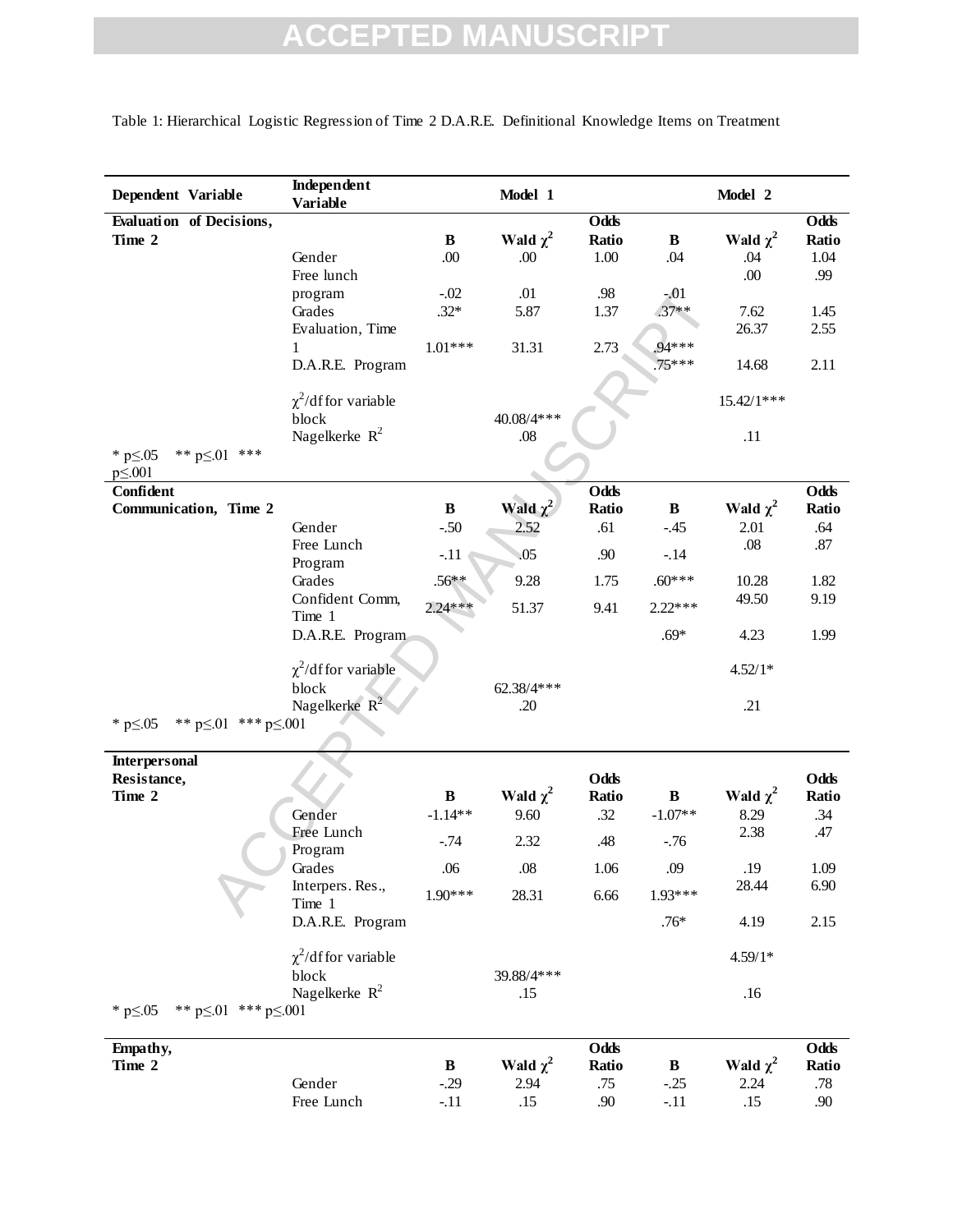|                                                       | Program<br>Grades<br>Empathy, Time 1<br>D.A.R.E. Program | $.11\,$<br>1.27 | $.87\,$<br>58.70    | $1.12\,$<br>3.56 | $.17\,$<br>$1.23***$<br>$.81***$ | $1.89\,$<br>53.09<br>20.37 | $1.19\,$<br>3.41<br>2.25 |
|-------------------------------------------------------|----------------------------------------------------------|-----------------|---------------------|------------------|----------------------------------|----------------------------|--------------------------|
|                                                       | $\chi^2$ /df for variable<br>block<br>Nagelkerke $R^2$   |                 | $65.83/4***$<br>.12 |                  |                                  | $21.19/1***$<br>.16        |                          |
| * p $\leq$ .05<br>** $p \le 01$ ***<br>$p \leq 0.001$ |                                                          |                 |                     |                  |                                  |                            |                          |
|                                                       |                                                          |                 |                     |                  |                                  |                            |                          |
|                                                       |                                                          |                 |                     |                  |                                  |                            |                          |
|                                                       |                                                          |                 |                     |                  |                                  |                            |                          |
|                                                       |                                                          |                 |                     |                  |                                  |                            |                          |
|                                                       |                                                          |                 |                     |                  |                                  |                            |                          |
|                                                       |                                                          |                 |                     |                  |                                  |                            |                          |
|                                                       |                                                          |                 |                     |                  |                                  |                            |                          |
|                                                       |                                                          |                 |                     |                  |                                  |                            |                          |
|                                                       |                                                          |                 |                     |                  |                                  |                            |                          |
|                                                       |                                                          |                 |                     |                  |                                  |                            |                          |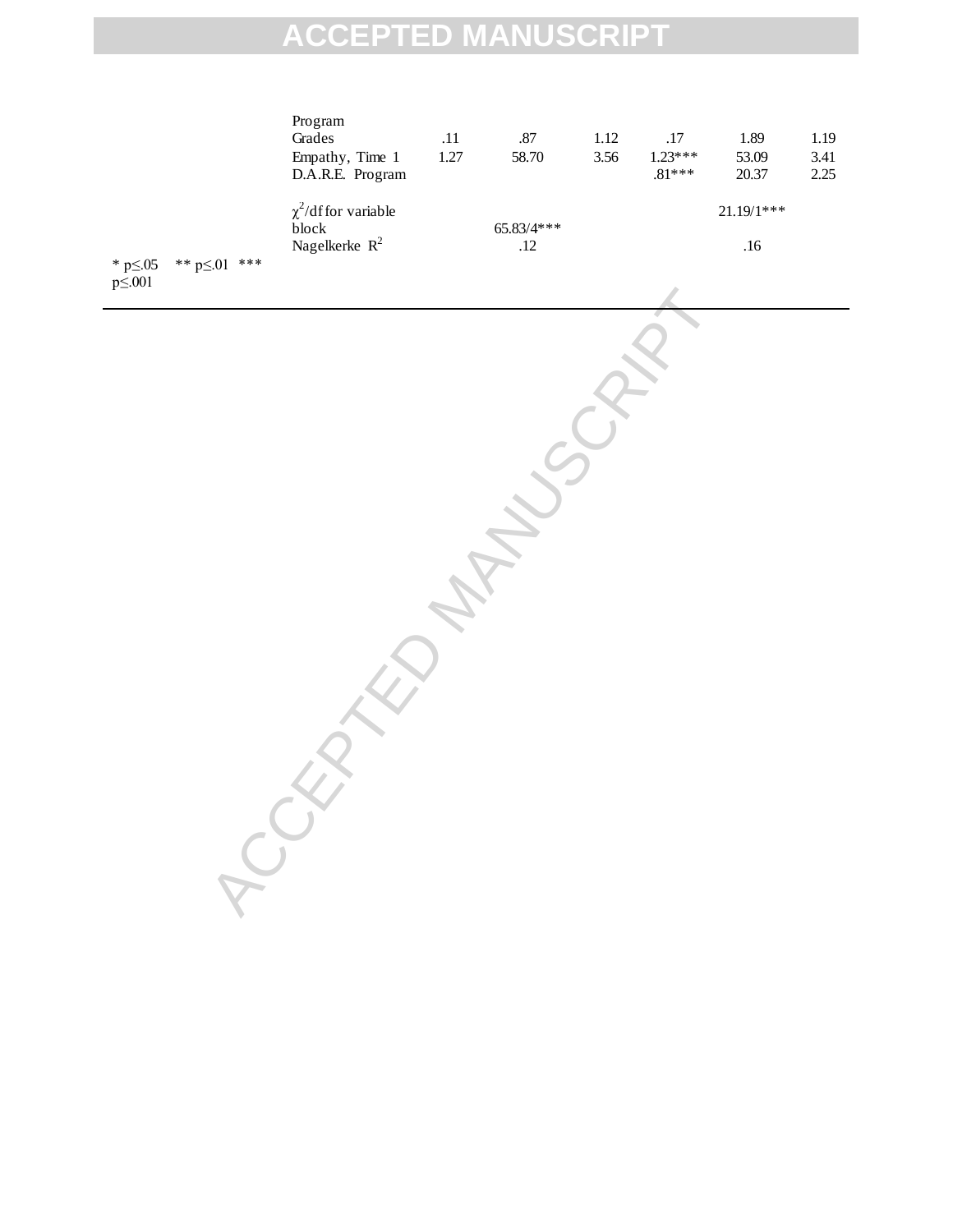Table 2: Hierarchical Regression of SEL Competency Measures on Treatment: Decision -Making Knowledge and Decision-Making Skills and Application

| Dependent Variable                              | <b>Independent Variable</b> | Model 1     |         | Model 2     |         |
|-------------------------------------------------|-----------------------------|-------------|---------|-------------|---------|
| Decision-Making Knowledge,                      |                             |             |         |             |         |
| Time 2                                          |                             | $\mathbf b$ | $\beta$ | $\mathbf b$ | $\beta$ |
|                                                 | Gender                      | $-.02$      | $-.03$  | $-.02$      | $-.03$  |
|                                                 | Free lunch program          | .02         | .01     | .02         | $.02\,$ |
|                                                 | Grades                      | $.04*$      | .08     | $.05**$     | .09     |
|                                                 | Decision Knowledge, Time 1  | $.60***$    | .53     | $.59***$    | .52     |
|                                                 | D.A.R.E. Program            |             |         | $.07**$     | .10     |
| $R^2$                                           |                             |             |         |             |         |
|                                                 |                             | .31         |         | .32         |         |
| F for change in $R^2$                           |                             | $77.72***$  |         | 9.82**      |         |
| ** $p \le 01$ *** $p \le 001$<br>* $p \le 0.05$ |                             |             |         |             |         |
| Decision-Making Skills and                      |                             |             |         |             |         |
| Application, Time 2                             |                             | b           | $\beta$ | $\mathbf b$ | $\beta$ |
|                                                 | Gender                      | $-.03$      | $-.03$  | $-.03$      | $-.02$  |
|                                                 | Free Lunch Program          | .02         | .01     | $.02\,$     | .01     |
|                                                 | Grades                      | $.09***$    | .11     | $.10***$    | .12     |
|                                                 | Decision Skills, Time 1     | $.58***$    | .52     | $.57***$    | .51     |
|                                                 | D.A.R.E. Program            |             |         | $.10**$     | .10     |
|                                                 |                             |             |         |             |         |
| $R^2$                                           |                             | .30         |         | .31         |         |
| F for change in $R^2$                           |                             | 74.81***    |         | $8.02**$    |         |
| * $p \le 0.05$<br>** $p \le 01$ *** $p \le 001$ |                             |             |         |             |         |
|                                                 |                             |             |         |             |         |
|                                                 |                             |             |         |             |         |
|                                                 |                             |             |         |             |         |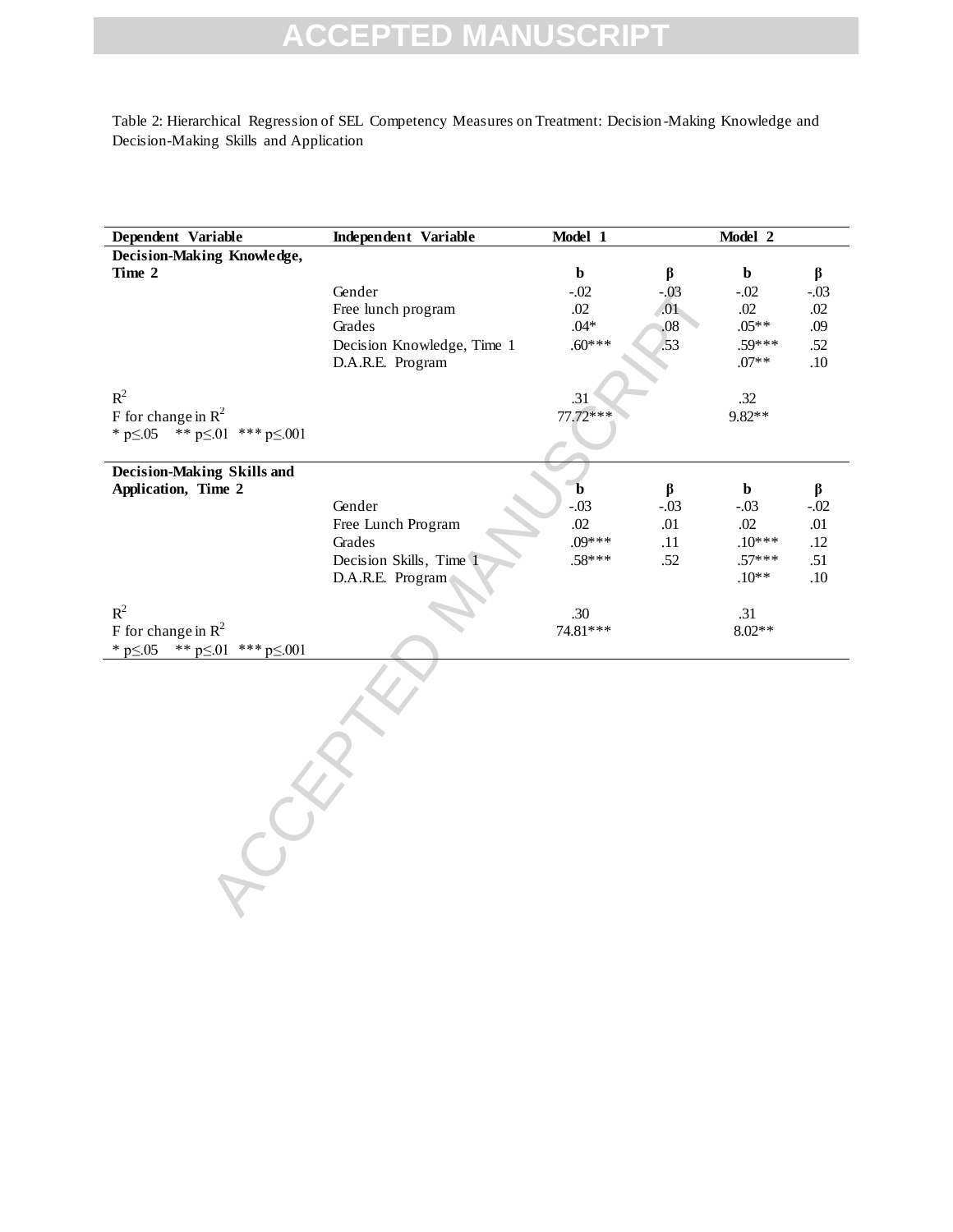Table 3: Hierarchical Regression of SEL Self-Management Measures on Treatment: Confidence in Refusal Skills and Self-Control over Anti-Social Behavior

| Dependent Variable                                                                                                                           | Independent<br><b>Variable</b>                                                | Model 1                                                                |                                           | Model 2                                                                  |                                                  |
|----------------------------------------------------------------------------------------------------------------------------------------------|-------------------------------------------------------------------------------|------------------------------------------------------------------------|-------------------------------------------|--------------------------------------------------------------------------|--------------------------------------------------|
| <b>Refusal Skills:</b><br>Refuse, Time 2<br>$R^2$<br>F for change in $\mathbb{R}^2$<br>** $p \le 01$ ***<br>* $p \le 0.05$<br>$p \leq 0.001$ | Gender<br>Free lunch program<br>Grades<br>Refuse, Time 1<br>D.A.R.E. Program  | $\mathbf b$<br>$-.04$<br>$-.01$<br>.03<br>$.31***$<br>.12<br>25.32***  | $\beta$<br>$-.06$<br>$-.01$<br>.06<br>.33 | b<br>$-.04$<br>$-0.01$<br>.03<br>$.31***$<br>$-.02$<br>.13<br>.37        | β<br>$-.06$<br>$-.01$<br>.06<br>.33<br>$-.02$    |
| <b>Refusal Skills:</b><br>Explain, Time 2<br>$R^2$                                                                                           | Gender<br>Free Lunch Program<br>Grades<br>Explain, Time 1<br>D.A.R.E. Program | $\mathbf{b}$<br>$-06$<br>.05 <sub>o</sub><br>.01<br>$.35***$<br>.12    | $\beta$<br>$-.04$<br>.02<br>.01<br>.34    | $\mathbf b$<br>$-.05$<br>.05<br>.02<br>$.34***$<br>$.16***$<br>.13       | $\beta$<br>$-.03$<br>.02<br>.02<br>.33<br>$-.02$ |
| F for change in $\mathbb{R}^2$<br>** $p \le 01$ ***<br>* $p \le 0.05$<br>$p \leq 0.001$                                                      |                                                                               | 23.25***                                                               |                                           | 11.08***                                                                 |                                                  |
| <b>Refusal Skills:</b><br>Avoid, Time 2<br>$R^2$<br>F for change in $R^2$<br>* p≤.05<br>** $p \le 01$ ***<br>$p \leq 0.001$                  | Gender<br>Free Lunch Program<br>Grades<br>Avoid, Time 1<br>D.A.R.E. Program   | $\mathbf b$<br>$-.01$<br>.04<br>$.08**$<br>$.29***$<br>.06<br>10.28*** | $\beta$<br>$-.01$<br>.02<br>.12<br>.20    | $\mathbf b$<br>$-.01$<br>.04<br>$.08**$<br>$.23***$<br>.01<br>.06<br>.11 | $\beta$<br>$-.01$<br>.02<br>.12<br>.20<br>.01    |
| <b>Refusal Skills:</b><br>Leave, Time 2                                                                                                      | Gender<br>Free Lunch Program<br>Grades<br>Leave, Time 1<br>D.A.R.E. Program   | $\mathbf b$<br>.02<br>.01<br>$.07**$<br>$.17***$                       | $\beta$<br>.03<br>.01<br>.12<br>.19       | $\mathbf b$<br>.03<br>.02<br>$.08**$<br>$.17***$<br>.04                  | $\beta$<br>.03<br>.01<br>.12<br>.19<br>.04       |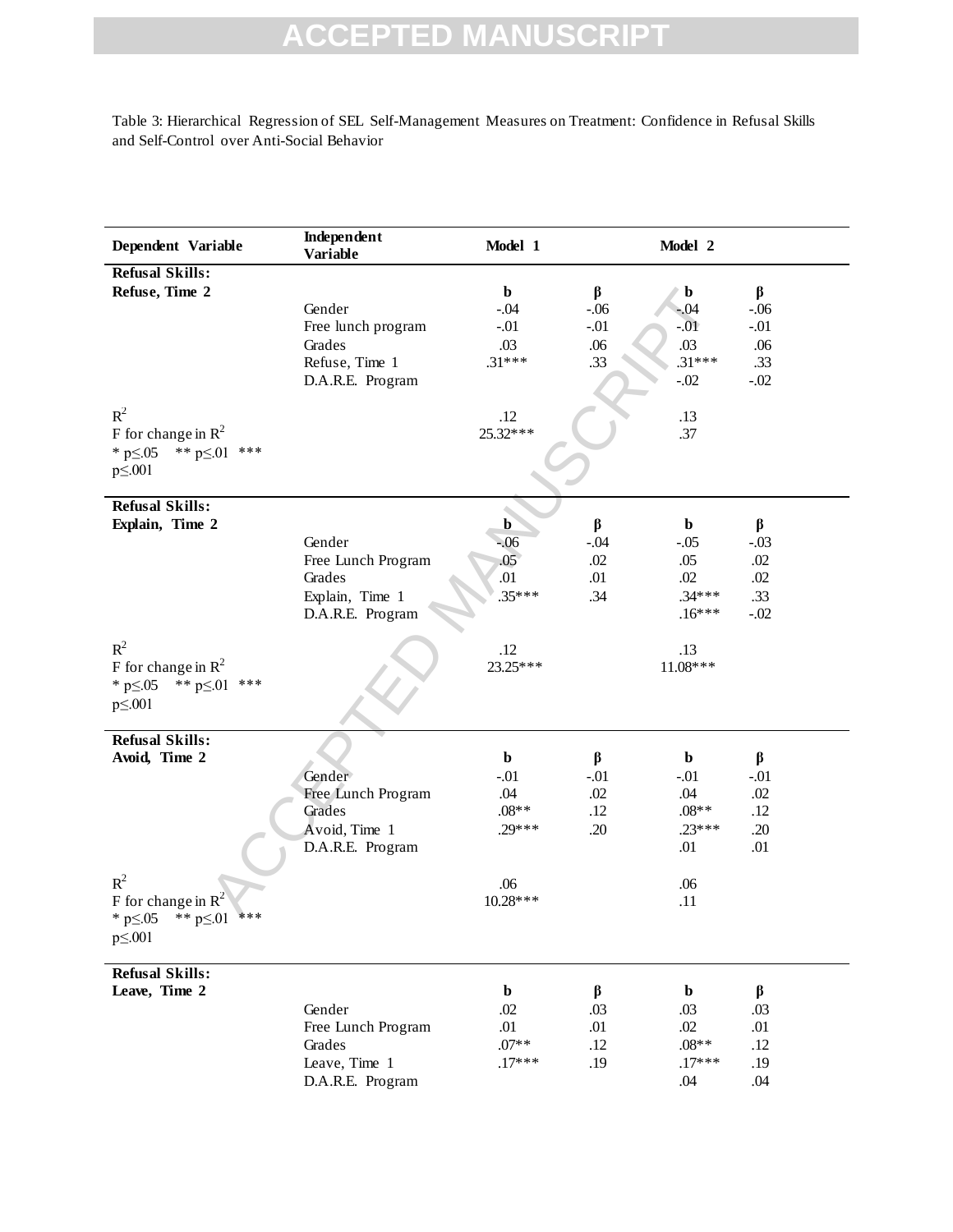| $\mathbb{R}^2$<br>F for change in $R^2$<br>** $p \le 01$ ***<br>$*$ p $\leq$ .05<br>$p \leq 0.001$ |                                                                                    | .05<br>$9.05***$                                           |                                                       | .05<br>1.26                                                       |                                                              |  |
|----------------------------------------------------------------------------------------------------|------------------------------------------------------------------------------------|------------------------------------------------------------|-------------------------------------------------------|-------------------------------------------------------------------|--------------------------------------------------------------|--|
| Self-Control, Time 2                                                                               | Gender<br>Free Lunch Program<br>Grades<br>Self-Control, Time 1<br>D.A.R.E. Program | $\overline{\mathbf{b}}$<br>$-.06$<br>$.01\,$<br>.05<br>.66 | $\overline{\beta}$<br>$-.08$<br>$.01\,$<br>.09<br>.64 | $\overline{\mathbf{b}}$<br>$-.06$<br>.01<br>.05<br>.66<br>$.01\,$ | $\overline{\beta}$<br>$-.09$<br>.01<br>.09<br>.64<br>$.01\,$ |  |
| $\mathbb{R}^2$<br>F for change in $R^2$<br>** $p \le 01$ ***<br>$*$ p $\leq$ .05<br>$p\leq 001$    |                                                                                    | .47<br>156.80***                                           |                                                       | .47<br>.17                                                        |                                                              |  |
|                                                                                                    |                                                                                    |                                                            |                                                       |                                                                   |                                                              |  |
|                                                                                                    |                                                                                    |                                                            |                                                       |                                                                   |                                                              |  |
|                                                                                                    |                                                                                    |                                                            |                                                       |                                                                   |                                                              |  |
| RCCX                                                                                               |                                                                                    |                                                            |                                                       |                                                                   |                                                              |  |
|                                                                                                    |                                                                                    |                                                            |                                                       |                                                                   |                                                              |  |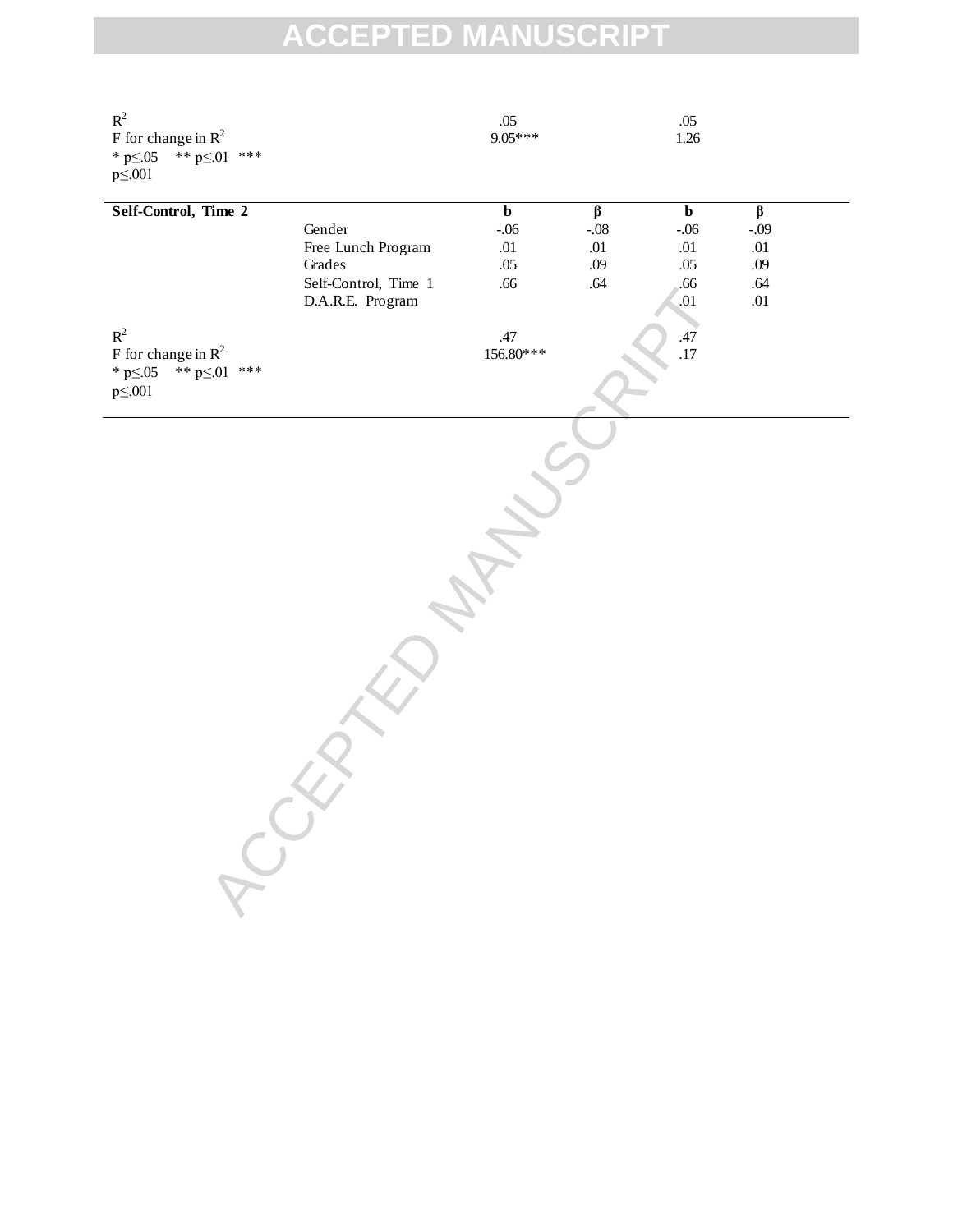Table 4: Hierarchical Regression of SEL Measures on Treatment: Communication Skills and Susceptibility to Peer Pressure

| Dependent Variable                                 | Independent Variable         | Model 1         |                  | Model 2         |               |
|----------------------------------------------------|------------------------------|-----------------|------------------|-----------------|---------------|
| <b>Communication Skills: Eye</b>                   |                              |                 |                  |                 |               |
| Contact, Time 2                                    |                              | b               | $\beta$          | $\mathbf b$     | β             |
|                                                    | Gender                       | $-.09**$        | $-.08$<br>$-.02$ | $-.08**$        | $-.07$        |
|                                                    | Free lunch program<br>Grades | $-.05$<br>.03   | .04              | $-.05$<br>.04   | $-.02$<br>.05 |
|                                                    | Eye Contact, Time 1          | $.41***$        | .41              | $.40***$        | .41           |
|                                                    | D.A.R.E. Program             |                 |                  | $.13**$         | .11           |
|                                                    |                              |                 |                  |                 |               |
| $R^2$                                              |                              | $.18$           |                  | .19             |               |
| F for change in $\mathbb{R}^2$                     |                              | 39.50***        |                  | $.17**$         |               |
| * $p \le 0.05$ ** $p \le 01$ *** $p \le 0.001$     |                              |                 |                  |                 |               |
| <b>Communication Skills: Body</b>                  |                              |                 |                  |                 |               |
| Language, Time 2                                   |                              | $\mathbf{b}$    | $\beta$          | $\mathbf b$     | β             |
|                                                    | Gender                       | $-.10*$         | $-.07$           | $-.08$          | $-.06$        |
|                                                    | Free Lunch Program           | $-.02$          | $-.01$           | $-.01$          | $-.01$        |
|                                                    | Grades                       | .03             | .04              | .05             | .05           |
|                                                    | Body Language, Time 1        | $.35***$        | .36              | $.33***$        | .34           |
|                                                    | D.A.R.E. Program             |                 |                  | $.23***$        | .17           |
| $R^2$                                              |                              |                 |                  |                 |               |
| F for change in $\mathbb{R}^2$                     |                              | .14<br>28.03*** |                  | .16<br>23.5***  |               |
| * $p \le 05$ ** $p \le 01$ *** $p \le 001$         |                              |                 |                  |                 |               |
|                                                    |                              |                 |                  |                 |               |
| <b>Communication Skills:</b>                       |                              |                 |                  |                 |               |
| Perspective Taking, Time 2                         |                              | $\mathbf b$     | $\beta$          | $\mathbf b$     | β             |
|                                                    | Gender                       | $-.10**$        | $-.08$           | $-.10**$        | $-.08$        |
|                                                    | Free Lunch Program           | .02             | .01              | .02             | .01           |
|                                                    | Grades                       | $-.04$          | $-.04$           | $-.03$          | $-.03$        |
|                                                    | Perspective Taking, Time 1   | $.32***$        | .34              | $.31***$<br>.09 | .33<br>.07    |
|                                                    | D.A.R.E. Program             |                 |                  |                 |               |
| $R^2$                                              |                              | .13             |                  | .13             |               |
| F for change in $\mathbb{R}^2$                     |                              | 26.42***        |                  | 3.83            |               |
| * $p \le 0.05$ ** $p \le 0.01$<br>*** p $\leq 001$ |                              |                 |                  |                 |               |
|                                                    |                              |                 |                  |                 |               |
|                                                    |                              |                 |                  |                 |               |
|                                                    |                              |                 |                  |                 |               |
| <b>Communication Skills:</b>                       |                              |                 |                  |                 |               |
| <b>Assertiveness, Time 2</b>                       |                              | b               | β                | b               | β             |
|                                                    | Gender                       | $-.02$          | $-.01$           | $-.01$          | $-.01$        |
|                                                    | Free Lunch Program           | $-.10$          | $-.05$           | $-.10$          | $-.05$        |
|                                                    | Grades                       | .00.            | .00.             | .00.            | .00.          |
|                                                    | Assertiveness, Time 1        | $.33***$        | .32              | $.32***$        | .32           |
|                                                    | D.A.R.E. Program             |                 |                  | .07             | .05           |
| $R^2$                                              |                              | .11             |                  | .11             |               |
| F for change in $R^2$                              |                              | 21.08***        |                  | 2.22            |               |
| * $p \le 0.05$ ** $p \le 0.01$ *** $p \le 0.001$   |                              |                 |                  |                 |               |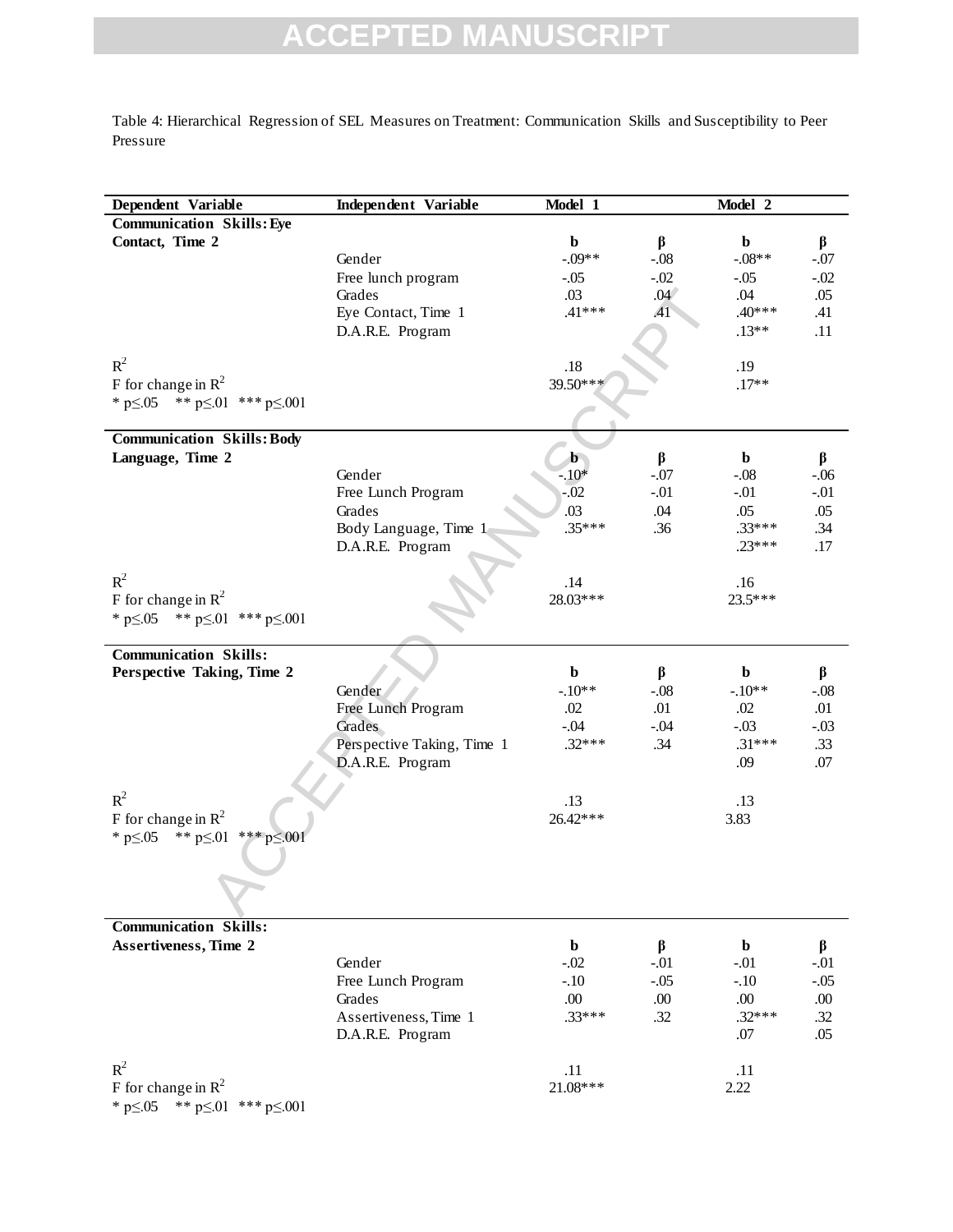| Peer Pressure: Movie Instead                                                                 |                             |               |            |             |         |
|----------------------------------------------------------------------------------------------|-----------------------------|---------------|------------|-------------|---------|
| of Study, Time 2                                                                             |                             | $\mathbf b$   | $\beta$    | b           | β       |
|                                                                                              | Gender                      | $-.04$        | $-.04$     | $-.04$      | $-.03$  |
|                                                                                              | Free Lunch Program          | .02           | .01        | $.02\,$     | .01     |
|                                                                                              | Grades                      | $.07**$       | .09        | $.08**$     | .11     |
|                                                                                              | Movie, Time 1               | $.48***$      | .48        | $.47***$    | .47     |
|                                                                                              | D.A.R.E. Program            |               |            | $.10**$     | .10     |
|                                                                                              |                             |               |            |             |         |
| $R^2$                                                                                        |                             | .26           |            | .27         |         |
| F for change in $R^2$                                                                        |                             | 63.03***      |            | $9.35**$    |         |
| * $p \le 0.05$ ** $p \le 0.01$ *** $p \le 0.001$                                             |                             |               |            |             |         |
|                                                                                              |                             |               |            |             |         |
| <b>Peer Pressure: Accept</b>                                                                 |                             |               |            |             |         |
| Cigarette, Time 2                                                                            |                             | $\mathbf b$   | ß          | $\mathbf b$ |         |
|                                                                                              | Gender                      | $-.01$        | $-0.03$    | $-.01$      | β       |
|                                                                                              |                             |               |            |             | $-.03$  |
|                                                                                              | Free Lunch Program          | $.03-$<br>.02 | .05<br>.07 | .03         | .05     |
|                                                                                              | Grades                      | $.27***$      |            | .02         | .07     |
|                                                                                              | Accept Cigarette, Time 1    |               | .20        | $.27***$    | .20     |
|                                                                                              | D.A.R.E. Program            |               |            | .01         | .03     |
|                                                                                              |                             |               |            |             |         |
| $R^2$                                                                                        |                             |               |            |             |         |
|                                                                                              |                             | .05           |            | .05         |         |
| F for change in $R^2$                                                                        |                             | $9.03***$     |            | .67         |         |
| * $p \le 0.05$ ** $p \le 01$ *** $p \le 0.001$                                               |                             |               |            |             |         |
|                                                                                              |                             |               |            |             |         |
|                                                                                              |                             |               |            |             |         |
|                                                                                              |                             |               |            |             |         |
|                                                                                              |                             |               |            |             |         |
| Table 5: Hierarchical Regression of Intent to Smoke and Attitudes toward Police on Treatment |                             |               |            |             |         |
|                                                                                              |                             |               |            |             |         |
|                                                                                              |                             |               |            |             |         |
|                                                                                              |                             |               |            |             |         |
| Dependent Variable                                                                           | <b>Independent Variable</b> | Model 1       |            | Model 2     |         |
| Intent to Smoke Cigarettes,                                                                  |                             |               |            |             |         |
| Time 2                                                                                       |                             | $\mathbf b$   | $\beta$    | b           | $\beta$ |
|                                                                                              | Gender                      | $-.01$        | $-.02$     | $-.01$      | $-.02$  |
|                                                                                              | Free lunch program          | .01           | .01        | $.01\,$     | .01     |
|                                                                                              | Grades                      | $.05***$      | .13        | $.05***$    | .13     |
|                                                                                              | Intent to Smoke, Time 1     | $.73***$      | .48        | $.73***$    | .47     |
|                                                                                              | D.A.R.E. Program            |               |            | .03         | .06     |
|                                                                                              |                             |               |            |             |         |
| $R^2$                                                                                        |                             | .26           |            | .26         |         |
| F for change in $\mathbb{R}^2$                                                               |                             | $63.12***$    |            | 3.47        |         |
| * $p < 0.5$ ** $p < 0.1$<br>*** $p < 001$                                                    |                             |               |            |             |         |

| Dependent Variable                              | <b>Independent Variable</b> | Model 1     |        | Model 2     |        |
|-------------------------------------------------|-----------------------------|-------------|--------|-------------|--------|
| Intent to Smoke Cigarettes,                     |                             |             |        |             |        |
| Time 2                                          |                             | $\mathbf b$ | β      | $\mathbf b$ | β      |
|                                                 | Gender                      | $-.01$      | $-.02$ | $-.01$      | $-.02$ |
|                                                 | Free lunch program          | .01         | .01    | .01         | .01    |
|                                                 | Grades                      | $.05***$    | .13    | $.05***$    | .13    |
|                                                 | Intent to Smoke, Time 1     | 73 ***      | .48    | $.73***$    | .47    |
|                                                 | D.A.R.E. Program            |             |        | .03         | .06    |
| $R^2$                                           |                             | .26         |        | .26         |        |
| F for change in $\mathbb{R}^2$                  |                             | $63.12***$  |        | 3.47        |        |
| ** $p \le 01$ *** $p \le 001$<br>* $p \le 0.05$ |                             |             |        |             |        |
| Would Ask Police for help,                      |                             |             |        |             |        |
| Time 2                                          |                             | b           | β      | b           | β      |
|                                                 | Gender                      | $-.06$      | $-.05$ | $-.06$      | $-.05$ |
|                                                 | Free Lunch Program          | $-18*$      | $-.09$ | $-18*$      | $-.09$ |
|                                                 | Grades                      | .03         | .04    | .03         | .04    |
|                                                 | Ask Police for Help, Time 1 | $.43***$    | .44    | $.43***$    | .44    |
|                                                 | D.A.R.E. Program            |             |        | .02         | .02    |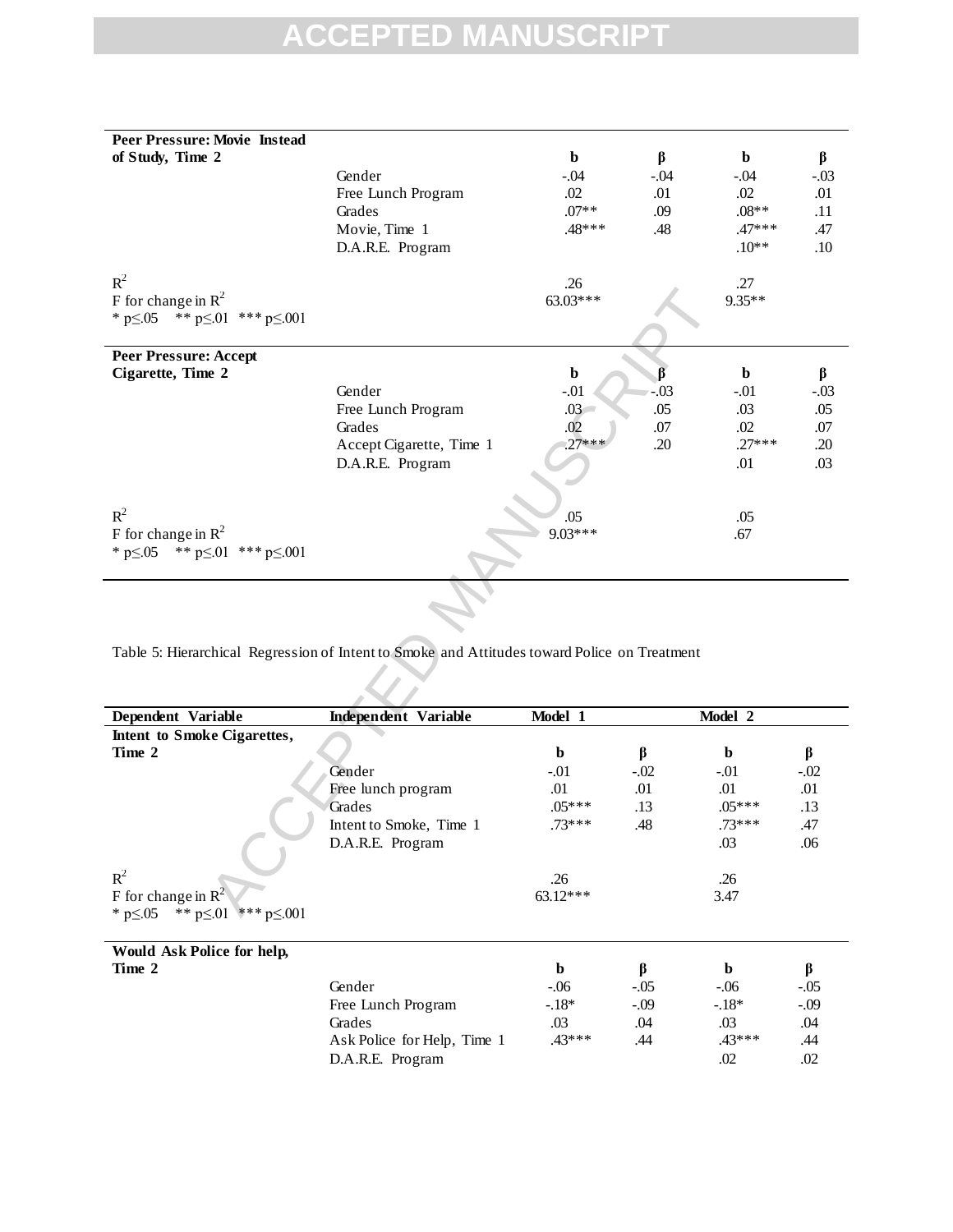| $R^2$<br>F for change in $R^2$<br>** $p \le 01$ *** $p \le 001$<br>* $p \le 0.05$          |                                                                                           | .21<br>47.44***                                      |                                        | .21<br>.33                                                     |                                               |
|--------------------------------------------------------------------------------------------|-------------------------------------------------------------------------------------------|------------------------------------------------------|----------------------------------------|----------------------------------------------------------------|-----------------------------------------------|
| <b>Would Cross Street to Avoid</b><br>Police, Time 2<br>(reverse coded)                    | Gender<br>Free Lunch Program<br>Grades<br>Avoid Police, Time 1<br>D.A.R.E. Program        | $\mathbf b$<br>$-.01$<br>.11<br>$.07*$<br>$.46***$   | $\beta$<br>$-.01$<br>.06<br>.08<br>.43 | $\mathbf b$<br>$-.01$<br>.11<br>$.06*$<br>$.46***$<br>.06      | β<br>$-.01$<br>.06<br>.08<br>.43<br>.05       |
| $R^2$<br>F for change in $R^2$<br>* $p \le 05$ ** $p \le 01$ *** $p \le 001$               |                                                                                           | .19<br>42.03***                                      |                                        | .19<br>2.14                                                    |                                               |
| Police Are Friendly, Time 2                                                                | Gender<br>Free Lunch Program<br>Grades<br>Police Are Friendly, Time 1<br>D.A.R.E. Program | $\mathbf b$<br>$-10*$<br>$-.02$<br>.01<br>$.50***$   | β<br>$-.09$<br>$-.01$<br>.01<br>.49    | $\mathbf b$<br>$-.10*$<br>$-.02$<br>.02<br>.49***<br>.07       | β<br>$-.08$<br>$-.01$<br>.02<br>.49<br>.06    |
| $R^2$<br>F for change in $R^2$<br>* $p \le 05$ ** $p \le 01$ *** $p \le 001$               |                                                                                           | .26<br>62.01***                                      |                                        | .26<br>3.00                                                    |                                               |
| Police Help People, Time 2                                                                 | Gender<br>Free Lunch Program<br>Grades<br>Police Help People, Time 1<br>D.A.R.E. Program  | $\mathbf b$<br>$-0.05*$<br>.01<br>$.05*$<br>$.36***$ | $\beta$<br>$-.07$<br>.01<br>.09<br>.35 | $\mathbf b$<br>$-.05$<br>.01<br>$.05**$<br>$.36***$<br>$.08**$ | $\beta$<br>$-.07$<br>.01<br>.10<br>.35<br>.10 |
| $R^2$<br>F for change in $\mathbb{R}^2$<br>** $p \le 01$ *** $p \le 001$<br>* $p \le 0.05$ |                                                                                           | .14<br>29.80***                                      |                                        | .15<br>8.88**                                                  |                                               |
|                                                                                            |                                                                                           |                                                      |                                        |                                                                |                                               |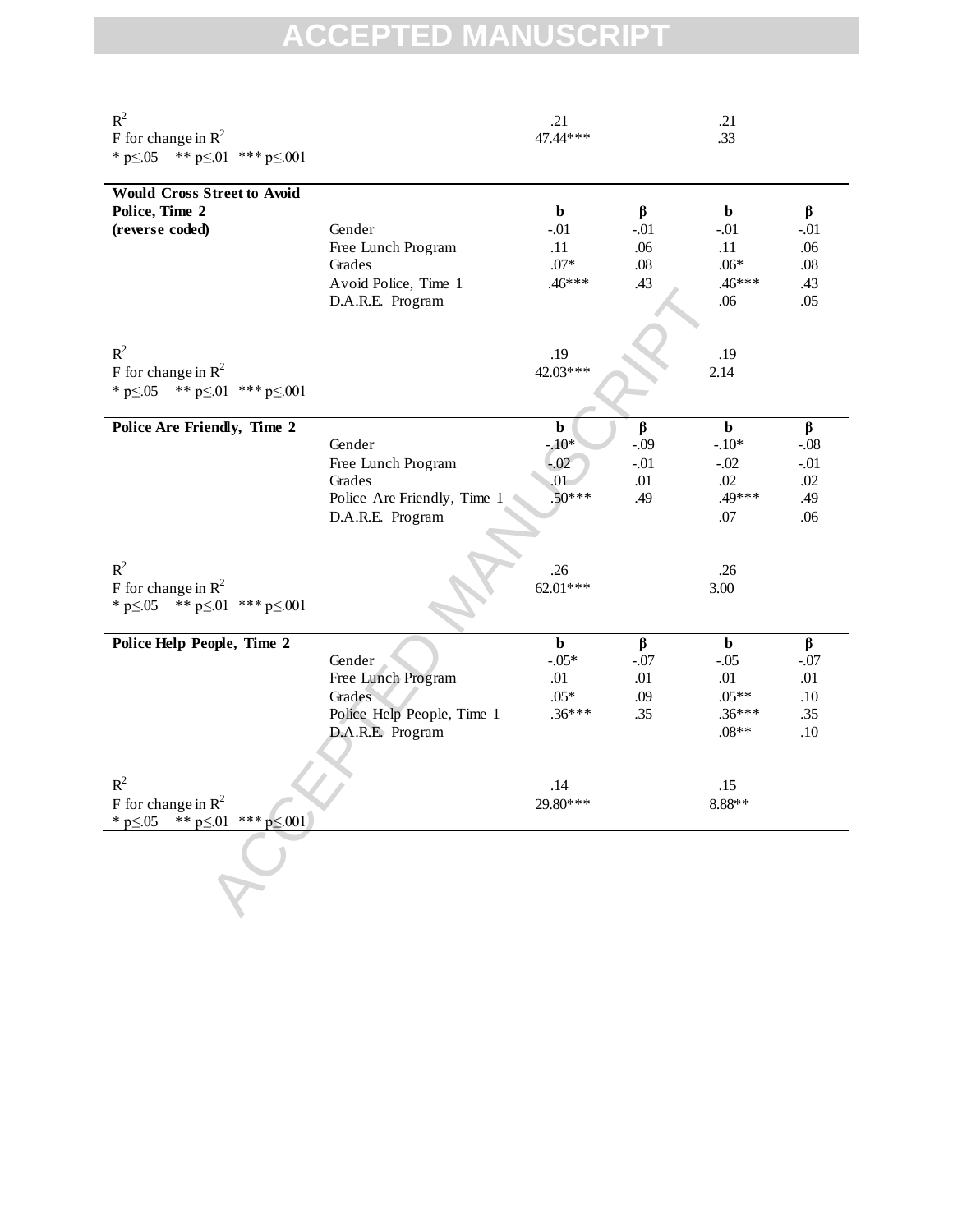#### **Role of Funding Sources**

Funding for this research was provided by D.A.R.E. America. D.A.R.E. America had no role in the study design, collection, analysis or interpretation of the data, writing the manuscript, or the decision to submit the paper for publication.

#### **Contributors**

All authors participated in the study design and preparation of the manuscript. Miller-Day and Day developed the survey instrument. Fehmie directed data collection and served as the primary contact person for study participants. Day conducted the analysis. All authors approve of the final manuscript.

#### **Conflict of Interest**

Three of the authors have a financial conflict of interest. Miller-Day and Hecht developed the curriculum and own the intellectual property through their company, Real Prevention LLC. The curriculum is licensed to D.A.R.E. America by Real Prevention. Both Drs. Miller-Day and Hecht benefit financially from the arrangement. Dr. Day benefitsfinancially through marriage. D.A.R.E. America funded this study through a contract granted to the Earl Babbie Research Center at Chapman University.

renest<br>unthorshave a financial conflict of interest. Miller-Day and Hecht develope<br>intellectual property through their company, Real Prevention LLC. The curri<br>A.R.E. America by Real Prevention. Both Drs. Miller-Day and Hec